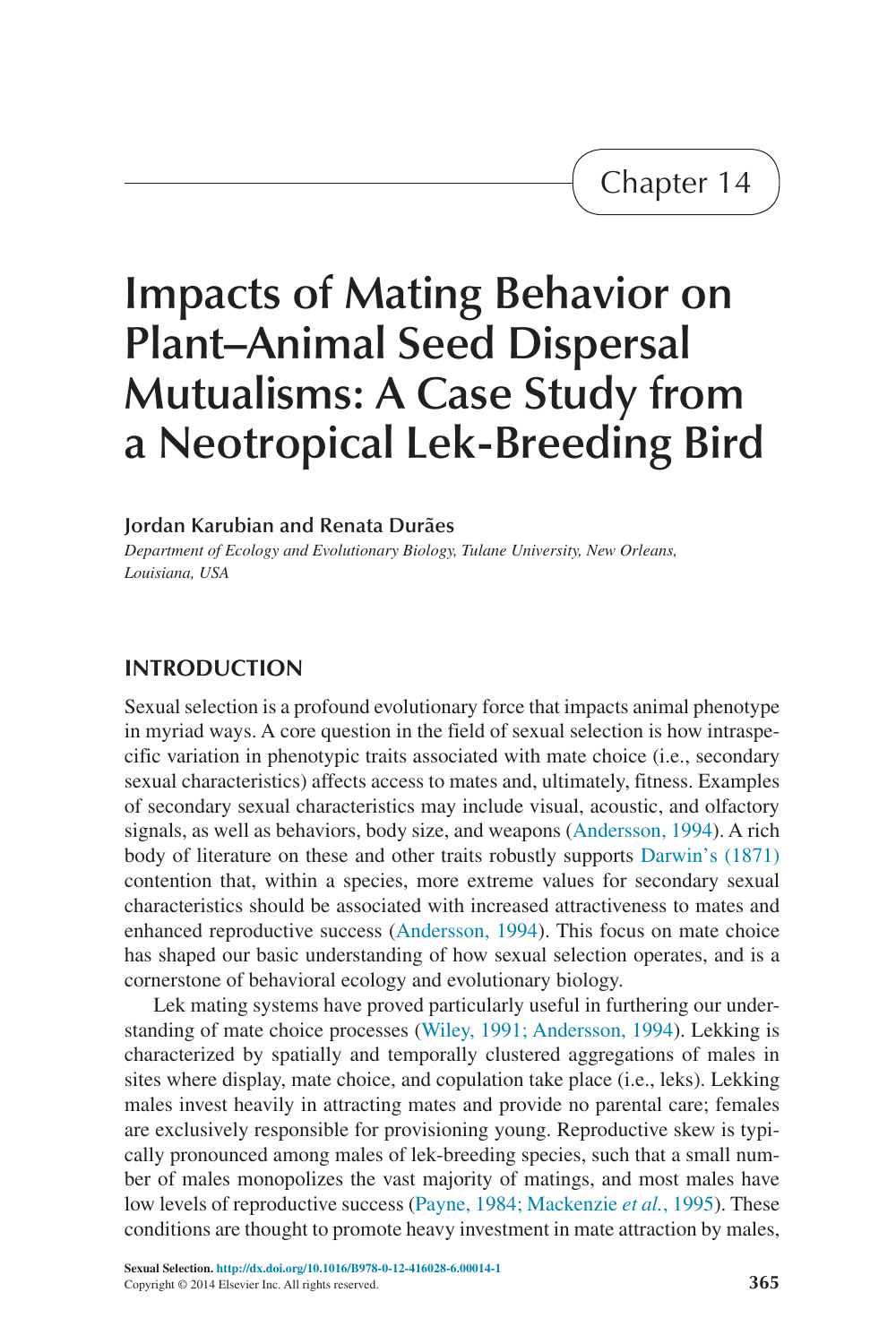and to underlie the extreme levels of secondary sexual characteristics for which lekking species are known [\(Andersson, 1994](#page-21-0)).

[Darwin \(1871\)](#page-21-1) also recognized that sexual selection does not operate in a vacuum, and that there may be complex, and sometimes counteracting, relationships between sexual and natural selection. Because most animals routinely interact directly or indirectly with other species, natural selection pressures often take the form of interspecific, ecological interactions. The relationship between sexual selection and ecological interactions is likely to work in both directions: ecological interactions may determine the intensity of sexual selection in a given species or population, but at the same time sexual selection may shape the nature and outcome of ecological interactions. For example, natural selection pressure from parasites and/or predators may restrict the intensity of sexual selection and limit expression of secondary sexual characteristics at the individual, population, or species level [\(Zuk, 1992](#page-25-1)), while degree of investment in secondary sexual characteristics is also likely to affect parasite or predator populations and evolutionary trajectories [\(Kirkpatrick, 1986; Knell, 1999\)](#page-23-1). As such, sexually selected traits are frequently thought to represent an optimum balance between mate choice (which may select for exaggerated values), and predation risk and parasite infection, which limit trait expression.

Along with predation and parasitism, sexually selected traits are also likely to be shaped by, and to shape, mutualistic ecological interactions. Consider, for example, frugivorous animals that serve as dispersal vectors for the seeds of plants. In such plant–animal mutualisms, plants provide resources (fruits) for the animals, which in turn disperse seeds, which assist with recruitment and gene movement in plants. In such cases, the spatial distribution of resources will affect the ability to monopolize mates, and hence the opportunity for sexual selection and mating system (the "polygyny threshold"; [Emlen and Oring,](#page-21-2) [1977](#page-21-2)). The strength of sexual selection and the mating system exhibited by a species are, in turn, likely to affect secondary sexual characters, movement biology, and foraging ecology. When the animal involved is a dispersal vector, these factors may influence its dispersal services, which in turn will contribute to plant distributions and resource availability. Thus, in plant–animal mutualisms, factors such as distribution of resources, mating system, sexual selection, and foraging ecology are likely to interact to affect seed dispersal outcomes in an iterative, and potentially quite complex, manner.

[Terborgh \(1990\)](#page-24-0) estimated that 85% of all tree species in one study area in the Peruvian Amazon were animal-dispersed, and similar values have been reported for other tropical forest sites across the globe ([Foster, 1982; Howe and](#page-22-0) [Smallwood, 1982; Ganesh and Davidar, 2001](#page-22-0)). Though the intensity and importance of plant–animal seed dispersal mutualisms reaches its acme in tropical rainforests, animal-mediated seed dispersal is a critical ecological and genetic process for plant species across most terrestrial habitats. When viewed through this lens, sexual selection among frugivores may be considered a potentially significant, albeit indirect, factor in determining demographic and genetic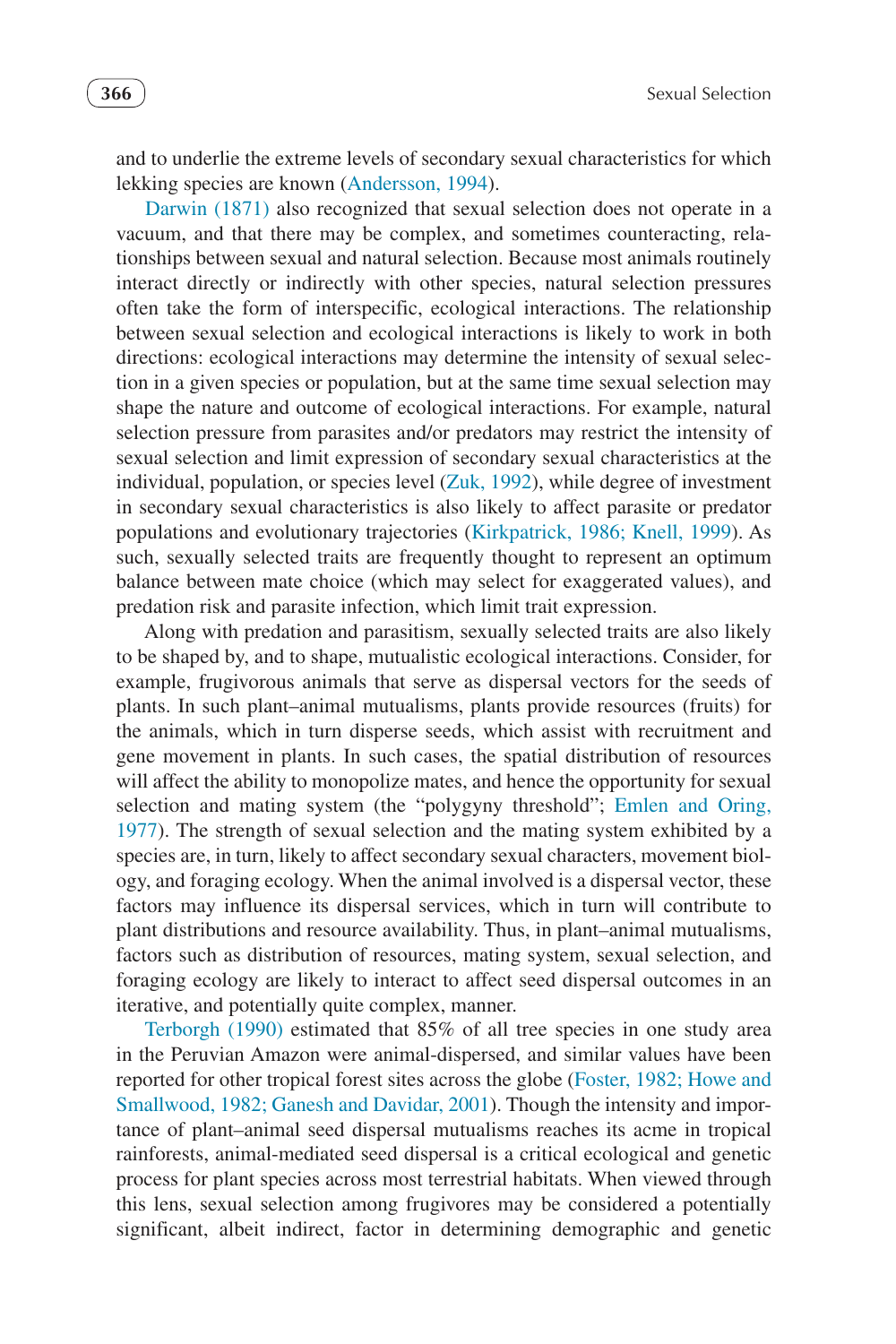characteristics of rainforest plant species. At the same time, natural selection forces associated with frugivory may shape signaling systems and other traits associated with mate choice (see, for example, [Schaefer](#page-24-1) *et al.*, 2004). For instance, sexual selection may drive changes in morphology (e.g., mouthparts or body size), sensory systems (e.g., vision or olfaction), social organization (e.g., degree of territoriality and sociality), display behavior (e.g., use of traditional display areas), diet (e.g., preferential consumption of certain fruits for compounds used in secondary sexual signals), and use of space (e.g., movement patterns and foraging ecology), all of which in turn may impact what a frugivorous animal eats and where it disperses seeds. As such, a better understanding of how sexual selection interfaces with mutualistic ecological interactions in tropical rainforest would expand our appreciation for the forces that shape and are shaped by sexual selection in the tropics and beyond.

In this chapter, we address how sexual selection among frugivorous animals may affect the seed dispersal services that associated plants receive. Our particular focus is on how mating system and associated display behaviors impact foraging ecology and seed dispersal by frugivorous, lek-breeding birds. We first provide an overview of key concepts and predictions, and then go on to illustrate these concepts with our own work on the long-wattled umbrellabird (Cotingidae: *Cephalopterus penduliger*), a lek-breeding bird from the Chocó rainforests of northwest South America. We then compare long-wattled umbrellabirds with other lekking and non-lekking tropical and temperate species whose seed dispersal services may be impacted by sexual selection and/or mating system to varying degrees. Our broad objective in this chapter is to demonstrate the indirect, but biologically significant, effect that sexual selection in general, and mating behavior in particular, may have for the demographic and genetic structure of animal-dispersed plants in tropical rainforest and other habitats.

#### **OVERVIEW AND PREDICTIONS**

Lekking in birds is broadly distributed both taxonomically and geographically; this behavior has been recorded for approximately 100 species representing 15 avian families distributed across temperate and tropical regions of the globe [\(Höglund and Alatalo, 1995\)](#page-22-1). This broad taxonomic range makes it difficult to make broad generalizations about the behavioral ecology of temperate versus tropical lek breeders. However, there does exist one striking difference among tropical versus temperate lekking bird species: diet. Whereas nearly all tropical lek-breeding species of bird are primarily frugivorous or nectarivorous, these food types do not constitue an important part of the diet for lek-breeding species from the temperate zone [\(Höglund and Alatalo, 1995\)](#page-22-1). Lek-breeding birds from the temperate zone eat primarily grains and seeds (e.g., Ploecidae wydahs and widowbirds, *n*=6 species classified as lek breeders in [Höglund and Alatalo,](#page-22-1) [1995](#page-22-1)), invertebrates (e.g., Scolopacidae ruff and sandpipers, *n*=3 species), or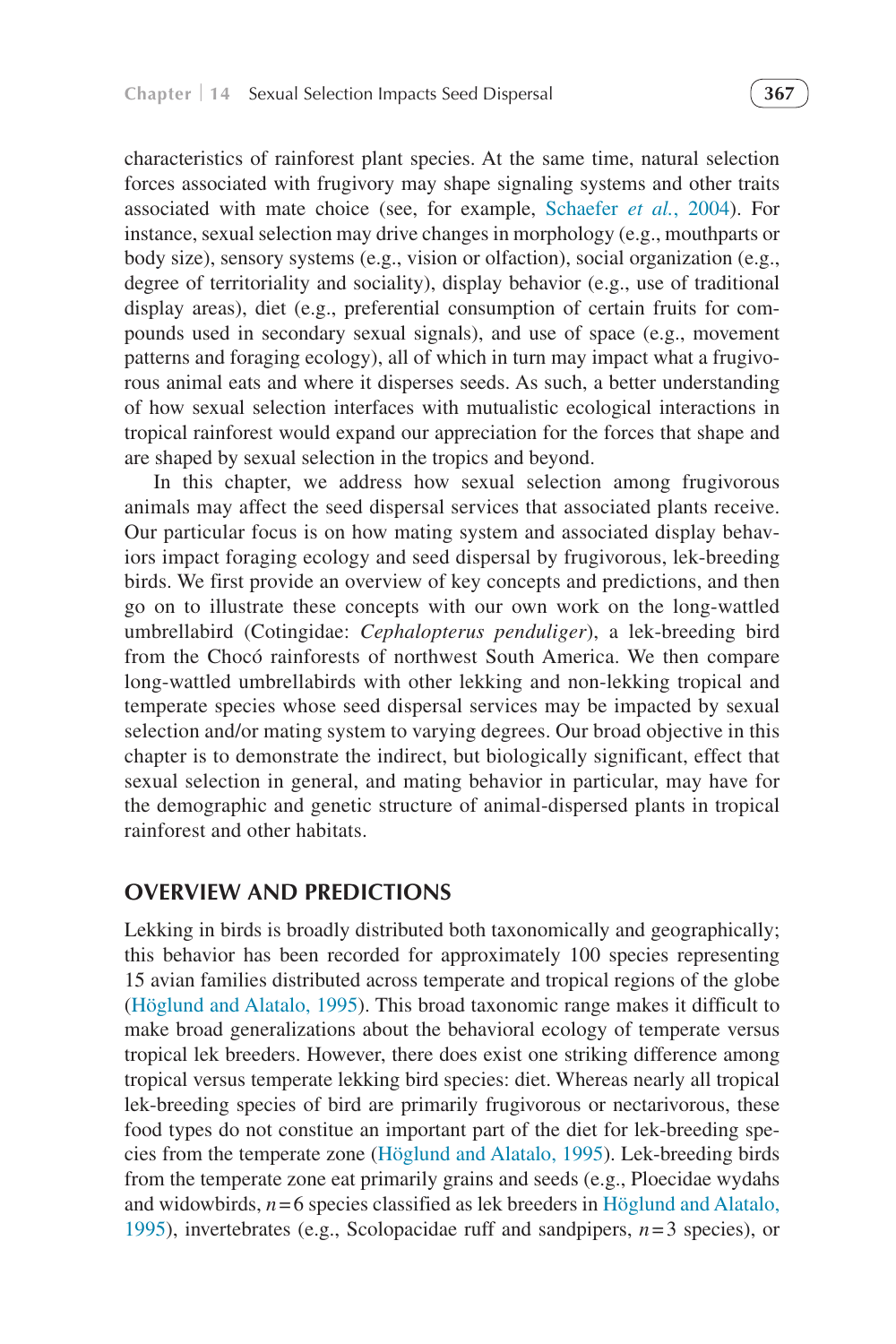some combination thereof (e.g., Tetraoninae grouse, *n*=9 species; Phasianinae pheasant and peafowl,  $n=2$  species; Meleagrinae turkey,  $n=1$  species; and Otidae bustard,  $n=1$  species). In contrast, tropical lek breeders are dominated by frugivorous families such as Cotingidae (cotingas, *n*=18 species), Pipridae (manakins,  $n = 18$  species), and Paradisaeidae (birds of paradise,  $n = 13$  species), as well as the nectarivorous family Trochilidae (hummingbirds,  $n = 14$  species).

What factor or factors can explain this marked difference in diet between temperate versus tropical lek breeders? Male emancipation from parental care, and the associated ability for females alone to provide adequate parental care for successful reproduction, is a first requisite for lekking to evolve and be maintained. Clutch sizes typically drop with decreasing latitude, perhaps because of more intense predation pressure ([Skutch, 1949\)](#page-24-2) or increased adult survival near the tropics [\(Martin](#page-23-2) *et al.*, 2000), but this is unlikely to be related to differences in diet between temperate and tropical lekking species. Although there is strong evidence for the role of phylogenetic inertia in determining the occurrence of lekking, as seen by the fact that this phenomenon is concentrated in just a few families, this also cannot fully explain the high incidence of frugivory among tropical species because of the independent origin of lekking behavior among many of the major families.

We consider it likely that differences in the temporal and spatial distribution of fruit may play a fundamental role in determining why most lekking species are frugivores in the tropics, but not the temperate zone. First and foremost, because fruit is abundant in tropical rainforest relative to most other habitat types, and is available year-round, males from species relying on this resource may be emancipated from parental care and thus able to engage in lekking behavior. Second, as pointed out by [Emlen and Oring's \(1977\)](#page-21-2) aforementioned paper on the environmental potential for polygyny, the distribution of resources in time and space will likely determine a species' mating system. When resources essential for females are clumped and easily defended, we might expect resource defense polygyny to evolve. When resources are dispersed but female groups can be easily followed, we might expect female defense polygyny to evolve. It is only when resources or females are not defensible that "male dominance" polygyny (e.g., lekking) may evolve [\(Oring, 1982](#page-23-3)). In the tropics, fruit may be distributed in such a way that it is sufficiently abundant to emancipate males from parental care, yet diffuse enough that neither fruit nor groups of females may be economically defended by males. In these circumstances, we might expect lekking to evolve. In the temperate zone, invertebrates and grains may exhibit attributes similar to those of fruit in tropical rainforest that promote lekking behavior. As such, on an evolutionary timescale, the underlying distribution of resources can shape the mating system of a given species, which in turn shapes the intensity of sexual selection on that species.

The distribution of resources is also likely to impact animal-mediated seed dispersal services on an ecological timescale. Frugivorous vertebrates vary widely in their seed dispersal services ([Dennis and Westcott, 2006; Jordano](#page-21-3)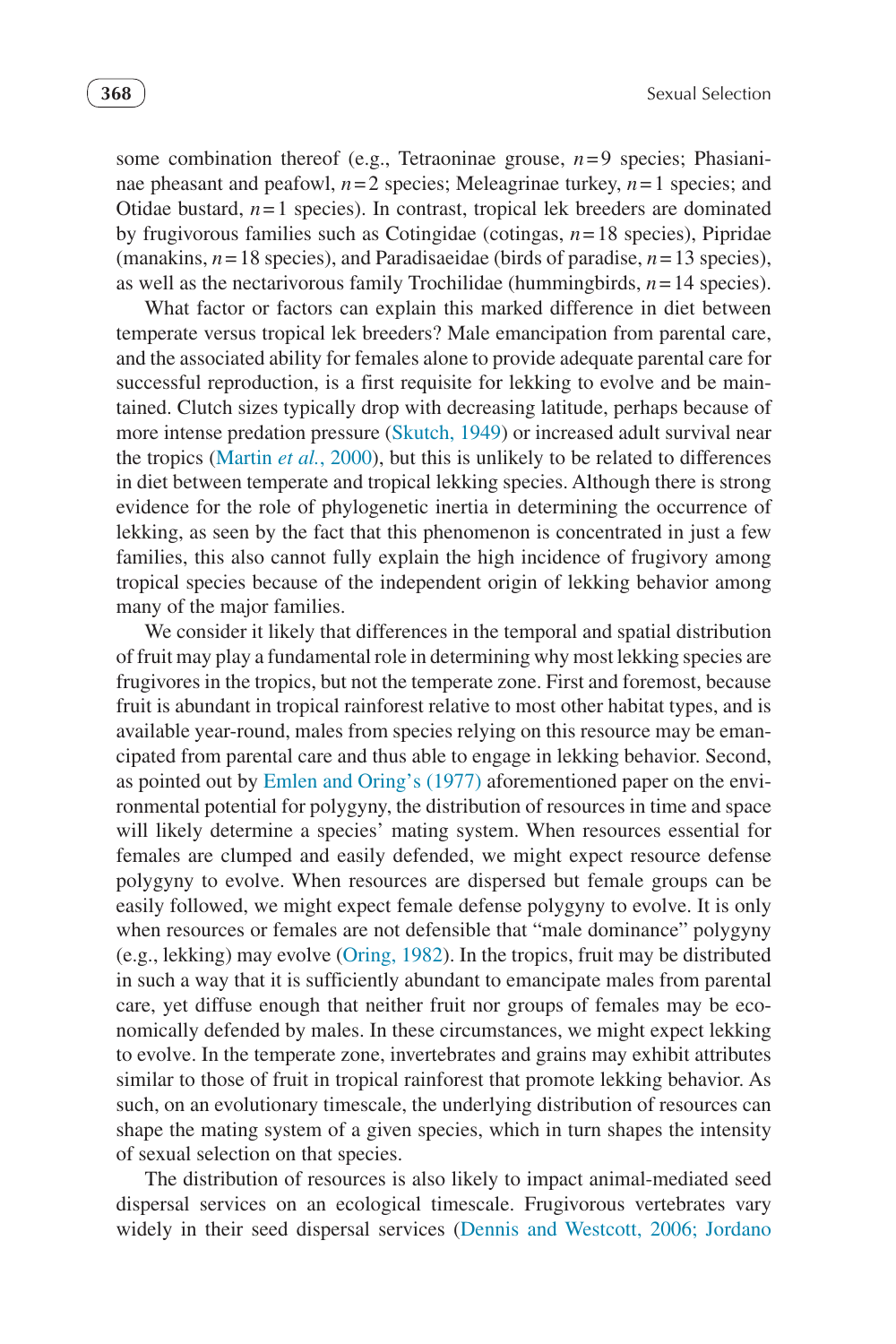*et al.*[, 2007\)](#page-21-3), both quantitatively (e.g., the number of fruits removed) and qualitatively (e.g., what and where they forage, how seeds are treated during ingestion and digestion, and how they are moved around and finally deposited; [Schupp,](#page-24-3) [1993; Schupp](#page-24-3) *et al.*, 2010). This variation in dispersal services is directly related to foraging ecology [\(Murray, 1988; Westcott](#page-23-4) *et al.*, 2005; Jordano *et al.*, 2007), which on an ecological timescale is driven by the location of fruits in combination with constraints placed on movement by social organization, mating system, or other factors [\(Karubian and Durães, 2009\)](#page-22-2). Foraging ecology in turn underlies observed patterns of seed movement and deposition (e.g., [Karubian](#page-23-5)  *et al.*[, 2012a](#page-23-5)).

The variation in seed dispersal outcomes driven by these forces is likely to have significant demographic and genetic consequences for plant species and communities. Seed dispersal is a fundamental demographic process in plants, in that it determines seedling establishment and the distribution of species within and between populations [\(Howe and Smallwood, 1982; Levey](#page-22-3)  *et al.*[, 2002; Wang and Smith, 2002; Dennis](#page-22-3) *et al.*, 2007). Dispersal patterns shape the spatial distribution of dispersed seeds, including distance seeds are moved (Clark *et al.*[, 2005; Jordano](#page-21-4) *et al.*, 2007), probability of deposition into microsites that may be particularly advantageous for germination or recruitment ([Davidson and Morton, 1981; Reid, 1989; Wenny, 2001\)](#page-21-5), and aggregation patterns (clustered vs scattered) of deposited seeds ([Howe, 1989](#page-22-4); [Vander Wall](#page-24-4)  [and Beck, 2012](#page-24-4)).

The degree to which seeds are dispersed in a clumped manner is of particular interest because clustering can reduce survival of seeds and seedlings due to density-dependent effects ([Janzen, 1970; Connell, 1979;](#page-22-5) Kwit *et al.*[, 2004;](#page-23-6)  [Jansen](#page-23-6) *et al.*, 2008). Clustering of non-dispersed seeds falling directly underneath the parent tree is ubiquitous in nature and often leads to near-complete mortality, but frugivores often yield clumped distributions of seeds both underneath fruiting trees and away from them ([Jordano and Godoy, 2002](#page-22-6)). This "spatially contagious" ([Schupp](#page-24-5) *et al.*, 2002) or "destination-based" ([Karubian](#page-23-7) *et al.*[, 2010](#page-23-7)) pattern of seed dispersal can result in few sites receiving many seeds and most sites receiving few to none – a pattern that can have profound demographic consequences for plant populations due to the limited dissemination of propagules ([Jordano and Godoy, 2002; Schupp](#page-22-6) *et al.*, 2002). Based on the microsite characteristics, it may also enhance or diminish probability of seed survival and recruitment ([Davidson and Morton, 1981; Reid, 1989;](#page-21-5)  [Wenny, 2001; Holland](#page-21-5) *et al.*, 2009). Long-distance dispersal is thought to be particularly advantageous for plants because it reduces density-dependent mechanisms of competition, predation and disease, and increases arrival into favorable new sites ([Nathan and Muller-Landau, 2000; Nathan](#page-23-8) *et al.*, 2008). Scaling up, these demographic processes also have important consequences for community structure of plant populations, metapopulation dynamics, longterm species persistence, and range expansion (Cain *et al.*[, 2000; Pakeman,](#page-21-6) [2001; Laurance](#page-21-6) *et al.*, 2006).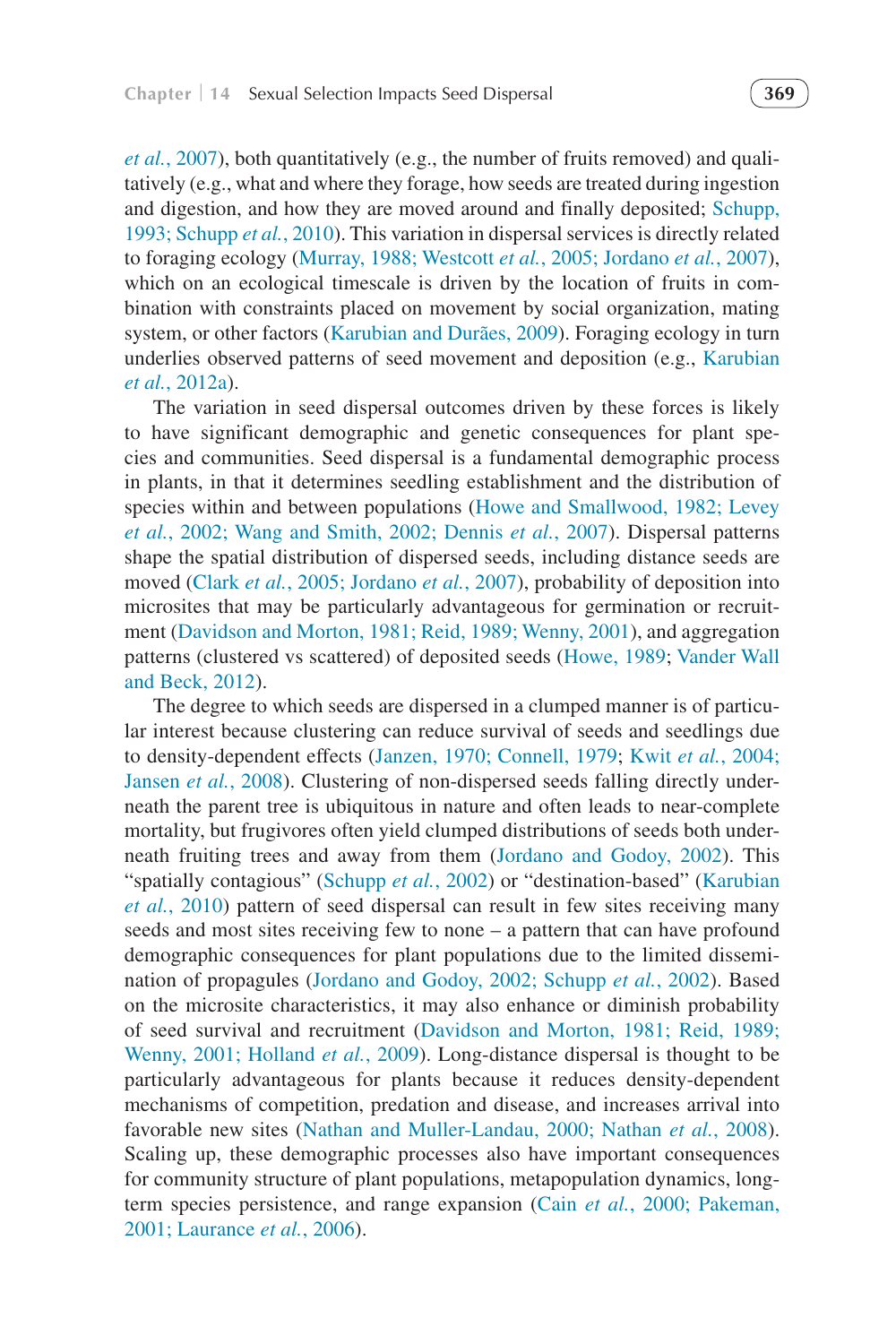Seed dispersal is also a fundamental genetic process in plants, in that it shapes the distribution of genotypes within a population, and gene movement within and among populations [\(Nathan and Muller-Landau, 2000; Sork and](#page-23-8) [Smouse, 2006; Dennis](#page-23-8) *et al.*, 2007). While pollen represents the first phase of gametic dispersal, dispersal of seeds may have a larger impact on genetic processes because it determines the location of an individual with all its inherent risks of mortality, and it moves both maternal and paternal gametic genomes [\(Crawford, 1984; Hamilton, 1999; Grivet](#page-21-7) *et al.*, 2009). In this sense, the movement of seeds provided by frugivores directly shapes the fine-scale genetic structure of plant populations, as well as connectivity between populations and colonization of new patches [\(Sork and Smouse, 2006](#page-24-6)).

The use of genotypes from maternally inherited tissue in seed or fruit [\(Godoy](#page-22-7) [and Jordano, 2001\)](#page-22-7) provides a powerful tool to assess the genetic consequences of animal-mediated dispersal. Genetic methods have provided novel insights into the distances that seeds are moved by frugivores, and the genetic homogeneity of the seed pools that frugivores generate. Applying recently developed analytical methods to genotypic data derived from natural systems, researchers have found that animal-mediated seed dispersal often appears to result in a non-random and highly structured distribution of maternal genotypes (i.e., seeds) away from the maternal seed source (Grivet *et al.*[, 2005; García](#page-22-8) *et al.*, 2009). However, although many studies consistently point to structured seed populations among vertebratedispersed plants, it would be premature to conclude that animal-mediated seed dispersal universally results in genetic bottlenecks because a relatively narrow range of (mostly temperate zone) species has been studied to date.

At present, three factors would significantly aid efforts to understand the demographic and genetic consequences of animal-mediated seed dispersal in general, as well as the effects of sexual selection and mating system on dispersal outcomes in particular. First, it would be useful to establish a direct linkage between a single dispersal agent or behavior and subsequent dispersal outcomes. This is because studies often lack a detailed knowledge of the frugivore species responsible for observed patterns of dispersal, meaning that genetic patterns observed among dispersed seeds could be due to a variety of dispersal agents exhibiting a potentially wide range of behaviors and activities. There has been a recent focus on this linkage (e.g., Grivet *et al.*[, 2005; Jordano](#page-22-8) *et al.*, 2007; [García](#page-22-8) *et al.*, 2009), but data are still scarce.

Second, the vast majority of relevant genetic studies focus on temperate systems in which dispersal agents exhibit similar forms of social organization consisting of social pairs or cooperative family groups that defend and forage within a fixed territory. As such, characterizing dispersal processes for a broader diversity of species, with a range of mating systems including lek breeding, would move us closer to a more robust understanding of the relationship between behavior and seed dispersal outcomes.

Third, a better integration of traditional ecological and more recent molecular methods is needed. Currently, molecular and observational estimates of seed dispersal are rarely combined in a single study system, despite the fact that both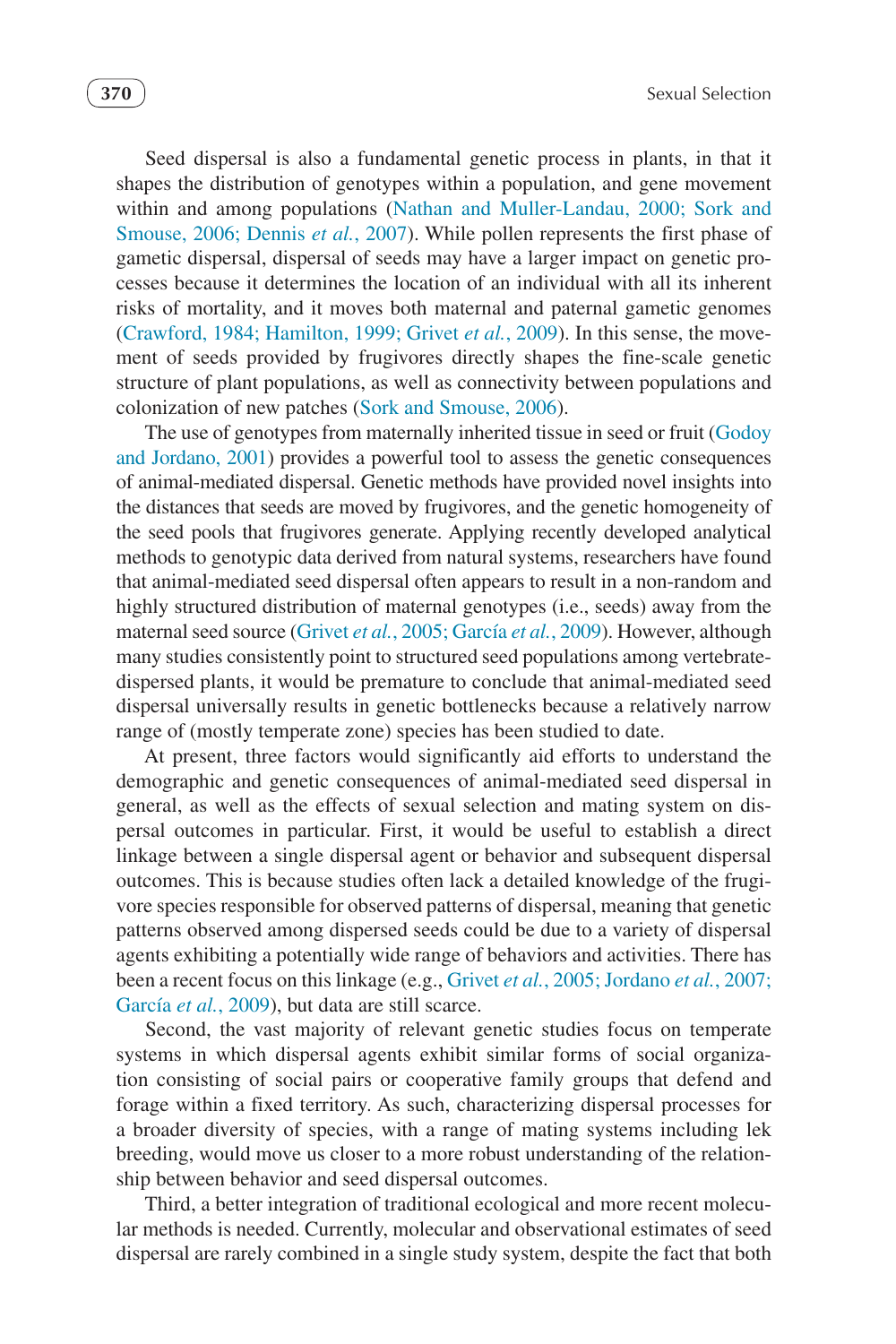approaches have potentially significant limitations when employed in isolation. Direct observational studies of dispersal are likely to miss rare but important longer-distance dispersal events, and can pose significant challenges for tracking movement of individual seeds (Koenig *et al.*[, 1996; Nathan, 2006](#page-23-9); [Scofield](#page-24-7) *et al.*[, 2011\)](#page-24-7). Molecular studies, in turn, may fail to capture the proximate factors driving observed genetic patterns because they rarely identify the seed dispersal vector and/or behavior responsible for the seed arriving at its final location (but see [Jordano](#page-22-9) *et al.*, 2007; [Scofield](#page-24-8) *et al.*, 2010). For these reasons, integrating molecular results with a mechanistic understanding of underlying seed dispersal and deposition processes (e.g., frugivore behavior and movement) is desirable when possible.

The remainder of this chapter focuses on how lek-breeding may influence seed dispersal outcomes. As we have seen, among lek-breeding birds, frugivorous species are clustered in tropical, and especially neotropical, rainforests, and are largely absent from other habitat types. For this reason, the impacts of lek breeding on seed dispersal will be most pronounced in the tropics. Also, the relatively long duration of fruit availability in tropical rainforests allows extended, and in some cases year-round, activity at leks, thereby amplifying the effect of this mating system on seed dispersal outcomes in these habitats. This focus on lek mating systems in the tropics is meant to be illustrative of a broader point: the mating system and mating behavior exhibited by frugivorous animals will shape seed dispersal outcomes, regardless of what form that mating system takes.

In the following sections, we will use the long-wattled umbrellabird as a case study to illustrate how lekking behavior impacts foraging ecology, seed movement and deposition, and, ultimately, patterns of recruitment and genetic structure among plant populations. In doing so, we will test the following expectations: (1) males and females in lek-breeding species will exhibit marked differences in their movement patterns and foraging ecology that are directly attributable to their distinctive mating and reproductive strategies; (2) these differences in movement and foraging ecology will lead to differences in seed movement and deposition, which in the case of long-wattled umbrellabirds will lead to males yielding longer dispersal distances and a higher density of dispersed seeds at leks relative to areas outside the lek; (3) the high density of seeds at leks will be associated with reduced survival relative to areas outside leks unless some other factor, such as leks being particularly favorable microsites for seed recruitment, is relevant; and (4) dispersed seeds in leks will exhibit high degrees of genetic heterogeneity relative to areas outside leks because, over time, displaying males will bring seeds from a variety of seed sources surrounding leks.

#### **FOCAL STUDY SPECIES**

Long-wattled umbrellabirds (hereafter "umbrellabirds") are large frugivorous birds endemic to the humid Chocó rain forests of northwestern Ecuador and western Colombia ([Snow, 1982, 2004](#page-24-9); [Fig. 14.1](#page-7-0)). The species is considered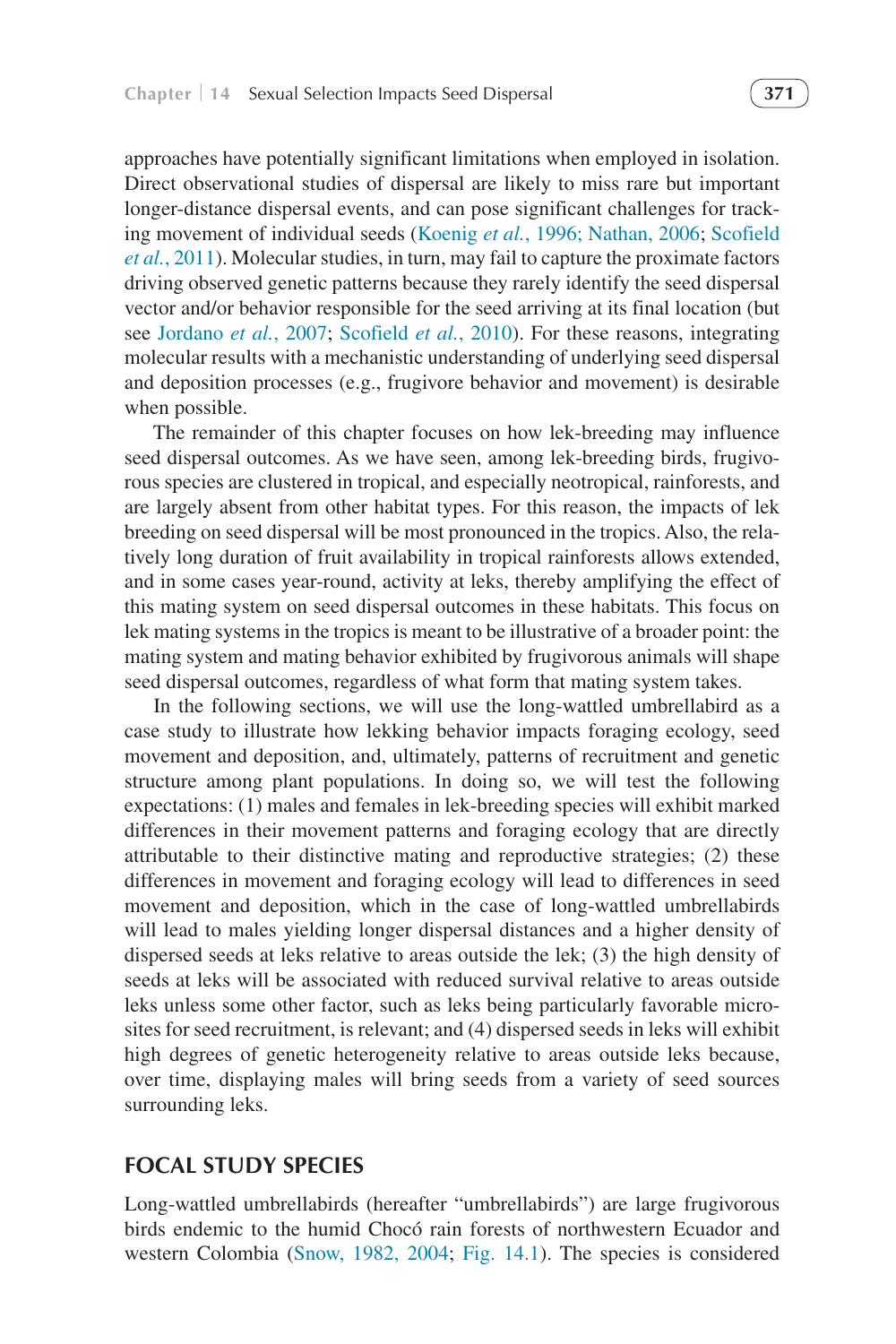

**FIGURE 14.1 A male long-wattled umbrellabird in northwest Ecuador.** This male in perched on his display territory on a lek, and is in the act of regurgitating a palm seed. *Photograph courtesy of Murray Cooper.*

<span id="page-7-0"></span>"Vulnerable" to extinction, due primarily to widespread deforestation in this area (BirdLife International, 2000; [IUCN, 2011\)](#page-22-10). Umbrellabirds belong to the neotropical family Cotingidae, a group known for lekking behavior and exuberant secondary sexual characteristics ([Snow, 1982](#page-24-9)). As is typical for lek-breeding species, males and females exhibit morphological and behavioral attributes that are likely related to their distinctive mating and reproductive strategies. Males are approximately 1.5 times larger than females and have large crests and long wattles, both of which are present but much reduced in females [\(Tori](#page-24-10) *et al.*, [2008](#page-24-10)). Groups of 5–15 males congregate in leks of ∼1ha in area, with a peak in sexual display activity in early mornings and late afternoons from August to February, and lower levels of activity at other times of the year ([Tori](#page-24-10) *et al.*, [2008](#page-24-10)). Most males, which we refer to as "territorial" males, hold small (*ca*.  $25 \text{ m}^2$ ), long-term display territories on a single lek, which in turn allows us to link seeds dispersed into these display territories to male umbrellabird mating behavior (see below). Unusually for a lek-breeding bird, males from the same lek often forage together away from the lek in a relatively large, cohesive group (Tori *et al.*[, 2008](#page-24-10)).

A subset of males, refered to as "floater" males, exhibits a qualitatively different strategy. Instead of holding a territory at a single lek, these males move between multiple leks without holding a fixed display territory. This behavior may be relatively common among lek-breeding species ([Théry, 1992; Westcott](#page-24-11) [and Smith, 1994; Tello, 2001](#page-24-11)), especially among younger males, but is poorly understood – in part because of challenges involved with tracking these individuals over large spatial areas. We have confirmed floating behavior in three of the 30 total umbrellabird males (10%) we have tracked with telemetry (below) for at least two radio-tracking sessions. One floater was not fully grown in either body size or sexual ornamentation, but the other two floater males were morphologically indistinguishable from territorial males. As such, we are uncertain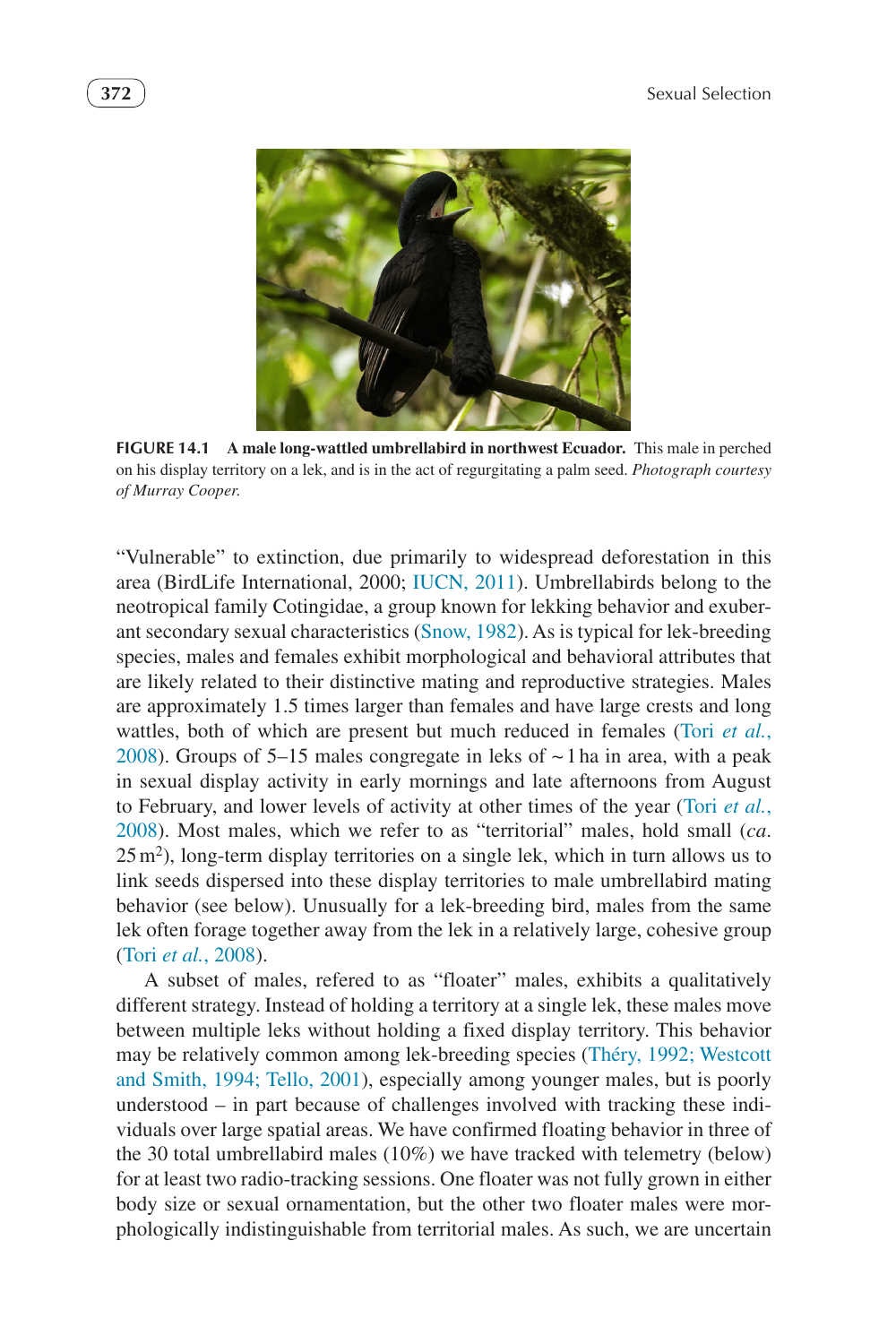at present what the true incidence of this behavior is, and whether this represents a fixed alternative mating strategy or a flexible strategy that may only be employed for a portion of a male's life.

Female umbrellabirds are largely solitary. They appear to visit the lek only for purposes of mate choice and copulation (or occasionally to forage if there happens to be a fruiting tree in the lek), but spend the majority of the time alone. Females provide all parental care ([Karubian](#page-22-11) *et al.*, 2003), and nesting is concentrated from January to May, which, curiously, only overlaps partially with peak male display activity at the leks (Tori *et al.*[, 2008](#page-24-10)). They typically lay a single egg, and our observations suggest that post-fledging parental care lasts for several months (J. Karubian, unpublished data). Most females appear to visit only a single lek each mating season, though in rare instances we have recorded a female visiting two leks in a single season (J. Karubian, unpublished data). Although both sexes are highly frugivorous, females appear to consume a higher proportion of insects and small vertebrates than do males, especially when nesting ([Karubian](#page-22-11) *et al.*, 2003; J. Karubian, unpublished data).

As one of the few large avian frugivores in the Chocó, umbrellabirds are important dispersers of large-seeded fruits typical of mature rainforest. The species consumes fruits of at least 35 plant species in our study area in northwest Ecuador, but exhibits a preference for species of the palm, avocado, and nutmeg families (Arecaceae, Lauraceae, and Myristicaceae, respectively). Fruits of these species present a single, large seed surrounded by a thin, lipid-rich aril, and umbrellabirds ingest fruit at the source tree before regurgitating the seed at some later point, usually away from the source tree. In contrast, umbrellabirds defecate smaller seeds associated with smaller fruits, such as the strangler fig *Ficus crassiuscula* (Moraceae).

In our study area in northwest Ecuador, umbrellabirds have a particularly tight ecological relationship with the canopy palm species *Oenocarpus bataua* (hereafter *Oenocarpus*; see [Karubian](#page-23-7) *et al.*, 2010). *Oenocarpus* produces largeseeded (35×22mm; [Karubian](#page-23-10) *et al.*, 2012b), lipid-rich fruits in single infructesences of up to 2000 fruits [\(Goulding and Smith, 2007\)](#page-22-12). Individual trees have ripe fruits for 3–4 weeks, and fruits are an important food source for both humans and large frugivores across the species' range, which extends from Panama to Bolivia on both sides of the Andes (Henderson *et al.*[, 1995; Goulding and](#page-22-13) [Smith, 2007\)](#page-22-13). In our study area, umbrellabirds are the primary seed dispersal agents for *Oenocarpus*, with a lesser contribution by toucans (Ramphastidae); primate seed dispersal agents for *Oenocarpus* are absent from the site. We focus specifically on the mutualism between *Oenocarpus* and umbrellabirds for many of the analyses presented below.

#### **GENERAL METHODS**

We have been studying umbrellabird lekking behavior and seed dispersal since October 2002 in the Bilsa Biological Station (hereafter BBS; 79°45′W, 0°22′N,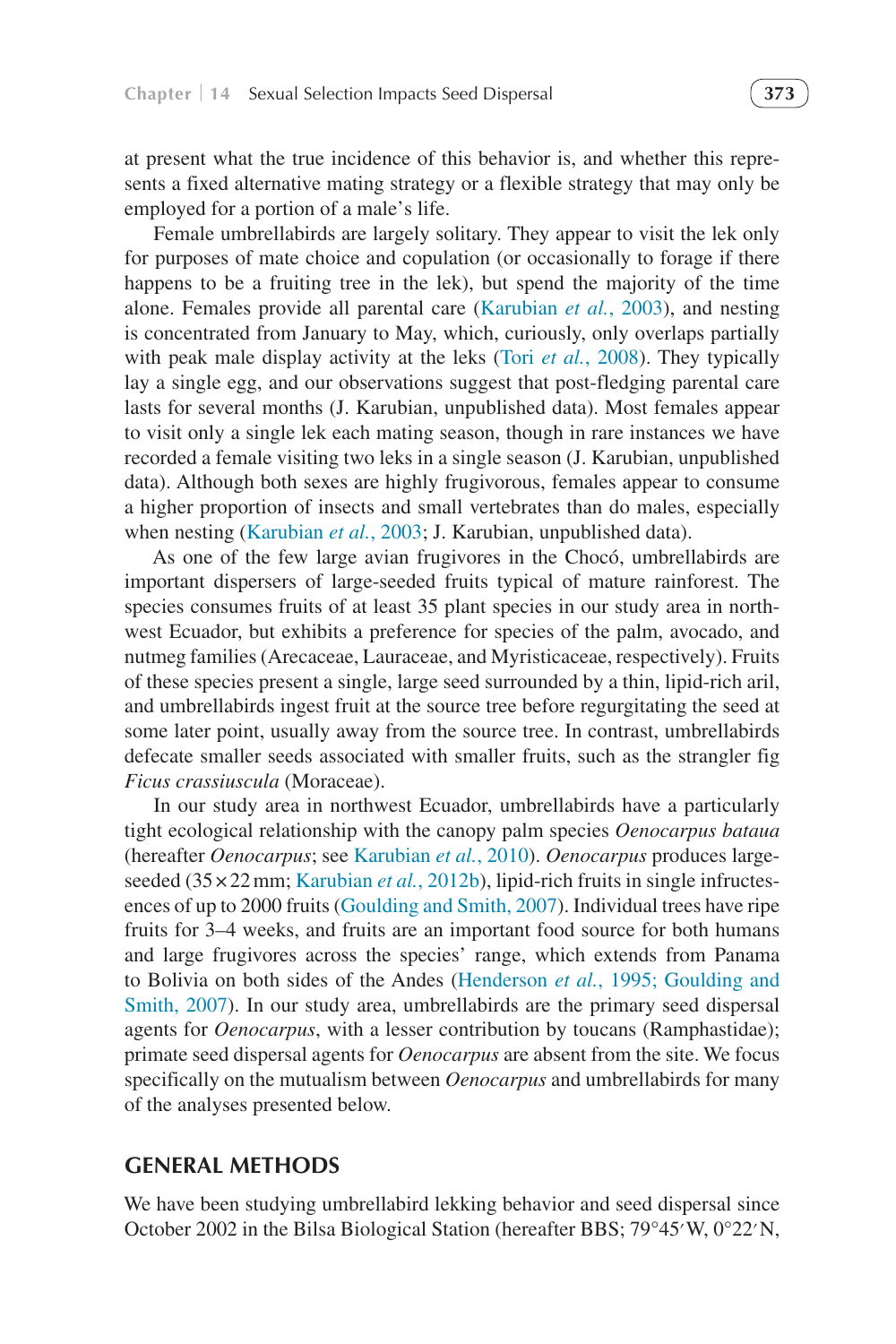**374** Sexual Selection

330–730m asl), a 3500-ha reserve of humid pre-montane Chocó rainforest in northwest Ecuador (see [Karubian](#page-23-11) *et al.*, 2007 for more informaton on BBS). We have located a total of nine lek sites in BBS, and we monitor four of them for activity year round. Leks are typically located on forested ridges, and are separated by  $1.7 \pm 0.2$  km (J. Karubian, unpublished data).

One important advantage of the umbrellabird system is that it allows us to link individual seeds dispersed into display territories on leks to male umbrellabird mating behavior. This is because males spend large amounts of time on these traditional display areas within the lek from which they effectively exclude other large avian frugivores, thereby dominating seed dispersal into these areas (see Karubian *et al.*[, 2010, 2012b](#page-23-7)). It is more challenging to link specific seeds encountered in other areas in the forest to a specific dispersal agent. For example, for the majority of seeds encountered outside the lek we are unable to determine which of the several potential vectors is responsible for the arrival of the seed at that point. This list of potential dispersal agents of *Oenocarpus* outside umbrellabird leks includes female umbrellabirds, male umbrellabirds in transit between foraging sites and the lek, toucans, terrestrial rodents, water, and gravity.

To test our first prediction regarding movement patterns of males vs females (Prediction One), we used two complementary tracking approaches. Umbrellabirds we captured at leks in mist nets placed in the canopy, measured, colorbanded, and equipped with either tail-mounted radio-transmitters (Holohil Systems Ltd, Ontario, Canada) or backpack-style GPS tracking devices (e-obs, Hamburg Germany; see [Holland](#page-22-14) *et al.*, 2009). Radio-tracking was conducted on foot using hand-held GPS devices (Garmin LTD) to record locations at 30-minute intervals; GPS tracking devices record locations at 15-minute intervals and download data to a handheld base station. Movement data was visualized in ArcView GIS 3.2 (ESRI™, Redlands, California) and home ranges estimated using the Animal Movement ArcView Extension v. 2.04 [\(Hooge and Eichenlaub, 2001](#page-22-15)).

To estimate patterns of seed movement and deposition by umbrellabirds (Prediction Two), we integrated information on movement from radio-tracking with gut retention time, i.e., the time from ingestion to regurgitation (for four large-seeded species: two Arecaceae, *Oenocarpus* and *Bactris setulosa*; and two Myristicaceae, *Virola dixonni* and *Otoba gordonifolia*) or defecation (*F*. *crassiuscula*) to calculate seed dispersal distributions, following [Murray \(1988\)](#page-23-4). As described in [Karubian](#page-23-10) *et al.* (2012b), we also extended this method to produce "spatially explicit" seed dispersal distributions which calculate deposition patterns relative to a fixed location, such as the lek. We used these empirically based distributional models to generate predictions about the density of dispersed seeds in lek sites versus "control" sites outside the lek. To test these predictions, on a monthly basis we quantified seed rain into 1-m<sup>2</sup> seed traps placed in leks. These seed traps consisted of a square of PVC tubing around canvas material supported by strings approximately 1m above the ground ([Karubian](#page-23-10) *et al.*, 2012b).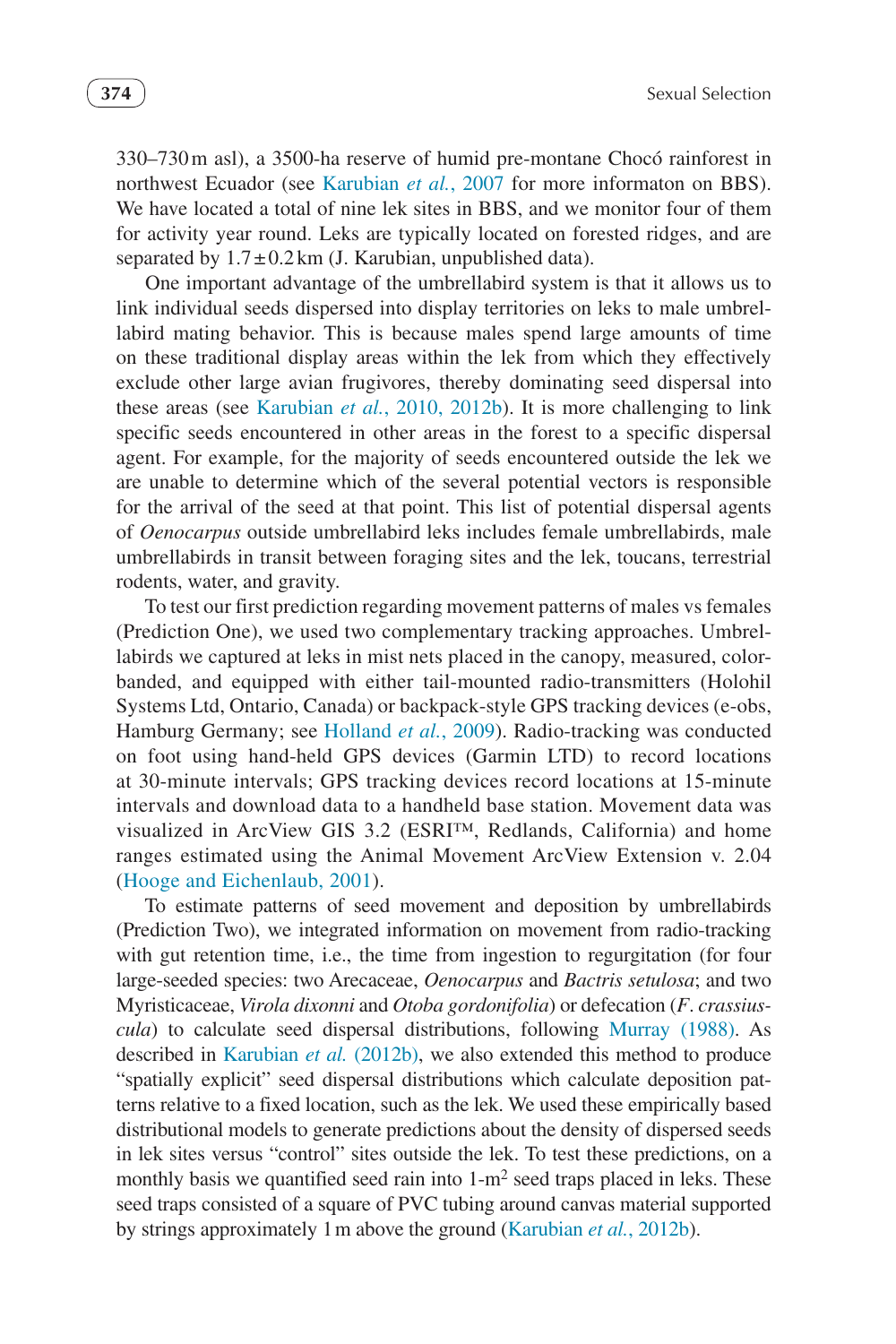We used two approaches to assess demographic consequences of umbrellabird dispersal for the five focal plant species (Prediction Three). First, we compared initial seed rain to density of established seedlings and adults in both leks and control sites to assess the degree to which seed rain density was associated with the probability of transition from one age class to the next ([Karubian](#page-23-10) *et al.*[, 2012b\)](#page-23-10). Second, we experimentally planted germinated seedlings (which were raised from seed in common nursery conditions as part of a pollen flow study; see [Ottewell](#page-23-12) *et al.*, 2012) in leks and control sites to assess survival at this life stage. We have also tested possible effects of habitat structure among leks vs control sites in this experiment, as well as degree of relatedness (i.e., siblings or not) among experimental seedlings.

To quantify the genetic consequences of umbrellabird dispersal (Prediction Four), we focused exclusively on the palm *Oenocarpus* and made use of the fact that the pericarp tissue of dispersed seeds is of maternal origin, meaning that the genetic profile of the pericarp of a dispersed seed exactly matches that of the source tree from which it came [\(Godoy and Jordano, 2001](#page-22-7)). We used a direct genotype matching procedure based on results from microsatellite markers to link dispersed seeds to their maternal (source) tree ([Karubian](#page-23-7) *et al.*, 2010). Samples were gathered from 10-m diameter patches, which we refer to as "seed pools". Seed pools were randomly situated in a single lek or in control areas within a 30-ha study parcel surrounding the lek in which all adult *Oenocarpus* individuals were mapped and genotyped [\(Karubian](#page-23-7) *et al.*, 2010). Each seed pool in the lek is likely to represent seed dispersal by a single male, because males hold and defend stable territories within the lek. Outside the lek, "control" seed pools are likely to be generated by seeds dispersed by a broad range of vectors.

Because we can link dispersed seeds arriving in lek sites to umbrellabird display behavior, we can use [Godoy and Jordano's \(2001\)](#page-22-7) genetic approach to work backward from the dispersed seed to the source tree to gain insights into umbrellabird foraging ecology and dispersal patterns. We used a seed pool structure approach to assess the degree of overlap among seed sources (i.e., maternal trees) contributing to a single patch of dispersed seeds, as well as the overlap between different seed patches. The probability of maternal identity (PMI) approach [\(Grivet](#page-22-8) *et al.*, 2005) estimates the number of seed sources per seed pool, which can tell us, for example, whether clumped distributions represent genetic bottlenecks or areas of unusually high genetic mixing ([Scofield](#page-24-7) *et al.*, [2010, 2011](#page-24-7)). PMI can also utilize the degree of genetic overlap in seed sources between different seed pools to provide insights into the distance seeds are being moved. An advantage of PMI is that one can test the genetic consequences of seed dispersal without locating and mapping the genotypes of all adults. At the same time, if one has a site where all adult trees are mapped and genotyped, traditional maternity analysis can be used to document exact dispersal distances (e.g., García *et al.*[, 2007, 2009](#page-22-16)) as well as the frequency of immigrant seeds, which do not match any maternal genotype in the study area and are therefore likely to represent long-distance dispersal events (e.g., [Jordano](#page-22-9) *et al.*, 2007).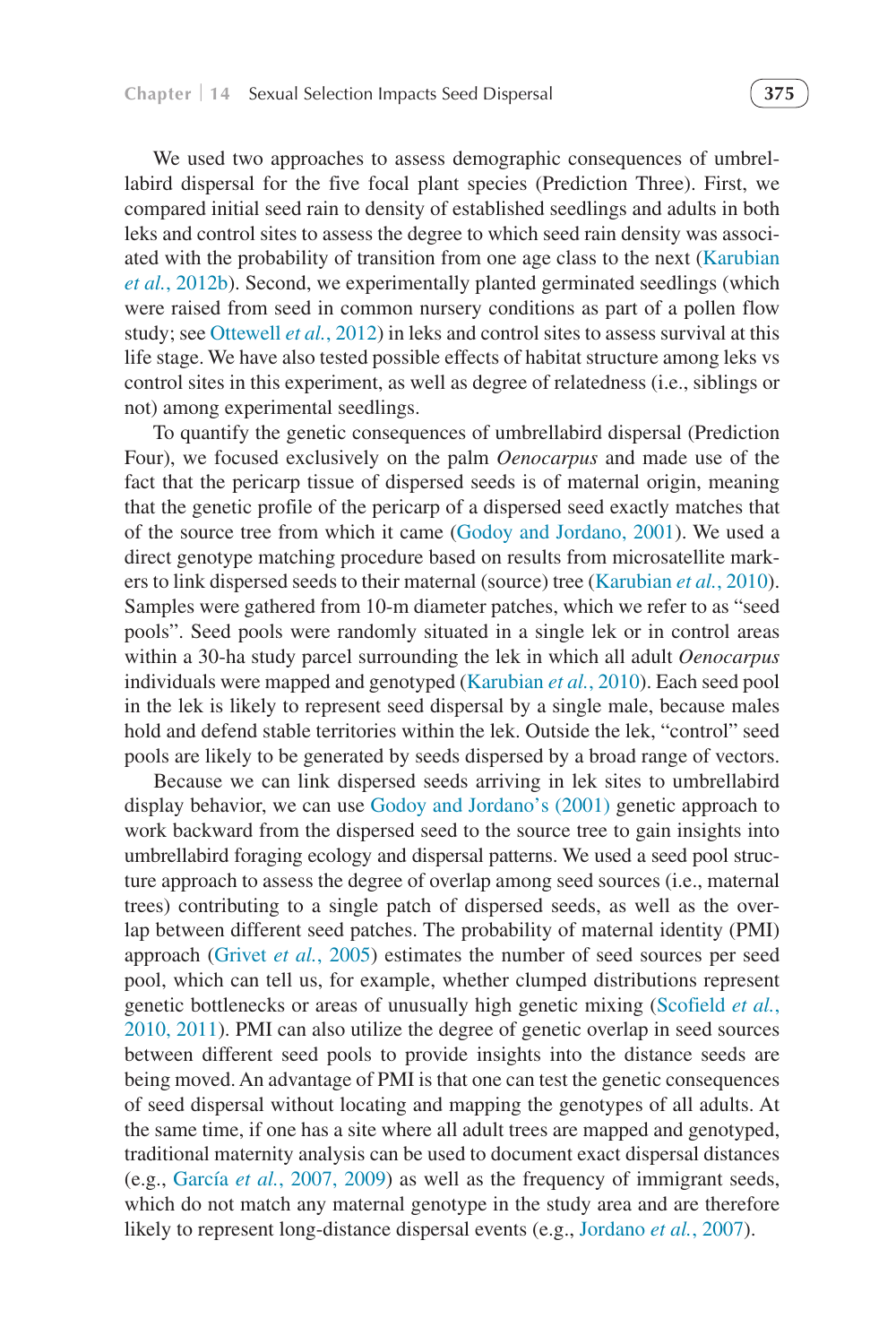# **HOW DOES LEKKING BEHAVIOR AFFECT SEED DISPERSAL OUTCOMES IN LONG-WATTLED UMBRELLABIRDS?**

### **Prediction One: Umbrellabird Movement**

In umbrellabirds, as in other lek-breeding species, the vast majority of male display behavior, female inspection and mate choice, and actual matings all take place at the lek. As such, males are predicted to spend as much time as possible at the lek in order to maximize their fitness (Fiske *et al.*[, 1998](#page-22-17)). One might therefore expect that "territorial" male umbrellabirds would forage in close proximity to leks when possible in order to minimize reproductive "opportunity costs" associated with foraging away from the lek. However, the relatively high density of males present at a given lek may exhaust nearby resources, requiring these individuals to travel relatively long distances to find sufficient fruit when local supplies dwindle. Thus, uncertainty exists concerning the degree to which males from a single lek will exhibit highly overlapping, relatively small home ranges around the lek (indicative of foraging at nearby trees, presumably leading to low seed dispersal distances and high overlap in the seed pools generated by different males at the lek) versus larger home ranges with less overlap (indicative of foraging at more distant trees, presumably leading to longer seed dispersal distances, and less overlap between seed pools generated by different males at the lek). Females, in contrast, have no focal location equivalent to the lek except when they are nesting, and we have had no direct evidence that any of the females we studied were nesting during relevant data collection periods. As such, we expected females to maintain largely non-overlapping home ranges and to move evenly across these home ranges. "Floater" males were expected to exhibit a third distinctive pattern of movement, characterized by traveling relatively long distances between multiple leks.

We tested these predictions by tracking the movement of radio-equipped umbrellabirds in 2003–2004, as described in [Karubian](#page-23-10) *et al.* (2012b). As expected, radio-tracking demonstrated that territorial males do indeed spend the vast majority of their time at the lek: these individuals spent 95% of their time in an area of only  $7.3 \pm 2.4$  ha centered on the lek, and  $50\%$  in a  $1.0 \pm 0.2$  ha area that corresponds to the lek itself (as demonstrated by 95% and 50% kernels, respectively). However, males also made occasional relatively long foraging trips, such that the overall foraging range (as measured by minimum convex polygons, or MCPs; [Mohr, 1947\)](#page-23-13) for radio-tracked territorial males was  $37.8 \pm 7.4$  ha. Within the course of a day, males were present at the lek during peak display periods in the early morning and late afternoon, but traveled between the lek and fruiting trees on foraging trips of varying length and duration during the rest of the day [\(Fig. 14.2\)](#page-12-0).

A single floater male that we radio-tracked exhibited a movement pattern distinctive from those of territorial males. The floater home range included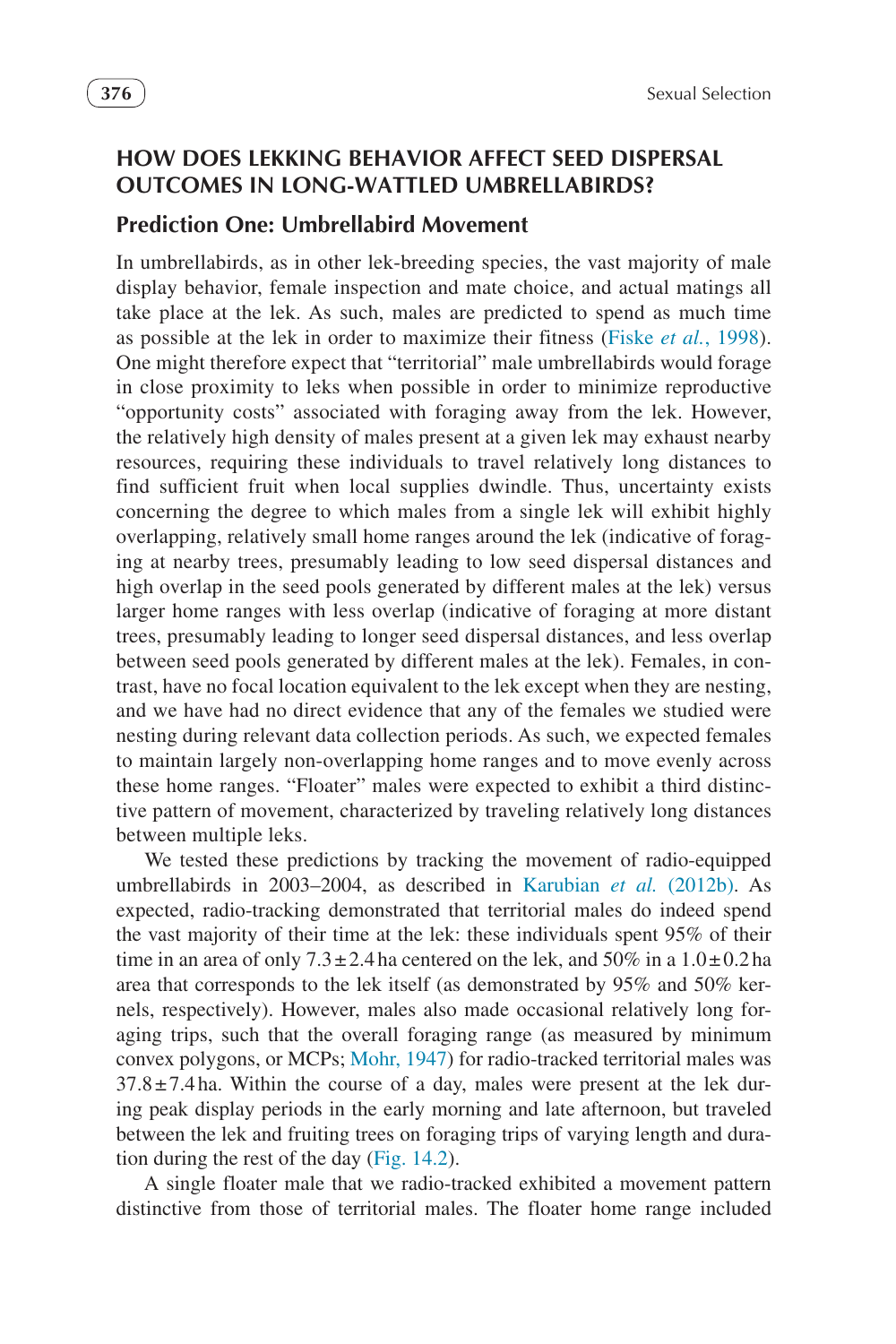

<span id="page-12-0"></span>**FIGURE 14.2 Distance moved from home range center for male (open circles) and female (crosses) long-wattled umbrellabirds as a function of time of day.** For males, home range center corresponds to the lek. Lines represent the fit of separate quadratic functions to the distribution of points for males (solid line) and females (dashed line). Males exhibit a strong tendency to be present at the lek during early morning and late afternoon hours, but depart during the middle of the day to forage away from the lek  $(R^2 = 0.13, F_{2,535} = 39.61, P < 0.0001)$  whereas females exhibit no discernable movement pattern in relation to time of day  $(R^2 = 0.01, F_{2.465} = 1.57, P = 0.21)$ .

three leks, and this male remained in the vicinity of a single lek for periods of 3–10 days before moving to another lek. The floater male overall (MCP) home range (596.3ha), 95% kernel (250.1 ha), and 50% kernel (24.9 ha) were approximately an order of magnitude larger than corresponding values for territorial males [\(Karubian](#page-23-10) *et al.*, 2012b).

Females maintained an overall (MCP) home range of  $49.2 \pm 8.5$  ha, which was slightly larger, but not significantly different, than that of territorial males. However, females used their home ranges much more evenly than did males. They spent 95% of their time in an area of  $37.3 \pm 6.2$  ha, and 50% of their time in a core area of  $4.7 \pm 0.6$  ha. These values are approximately five times greater than equivalent measures for territorial males. Unlike territorial males, females showed no discernable daily pattern of movement relative to the center of their home ranges [\(Fig. 14.2](#page-12-0)). These findings reflect the fact that females did not focus their movements on a specific location such as the lek, but instead moved across their home-range area without a strong bias towards any particular point. In this sense, the movement patterns of female umbrellabirds may be qualitatively similar to those of many non-lekking species of tropical frugivorous bird (e.g., toucans, Ramphastidae) that maintain regular home ranges and do not have the need to return regularly to a central display site (i.e., the lek). As such, female umbrellabird dispersal patterns may be useful to gain a qualitative sense for dispersal patterns generated by non-lekking species.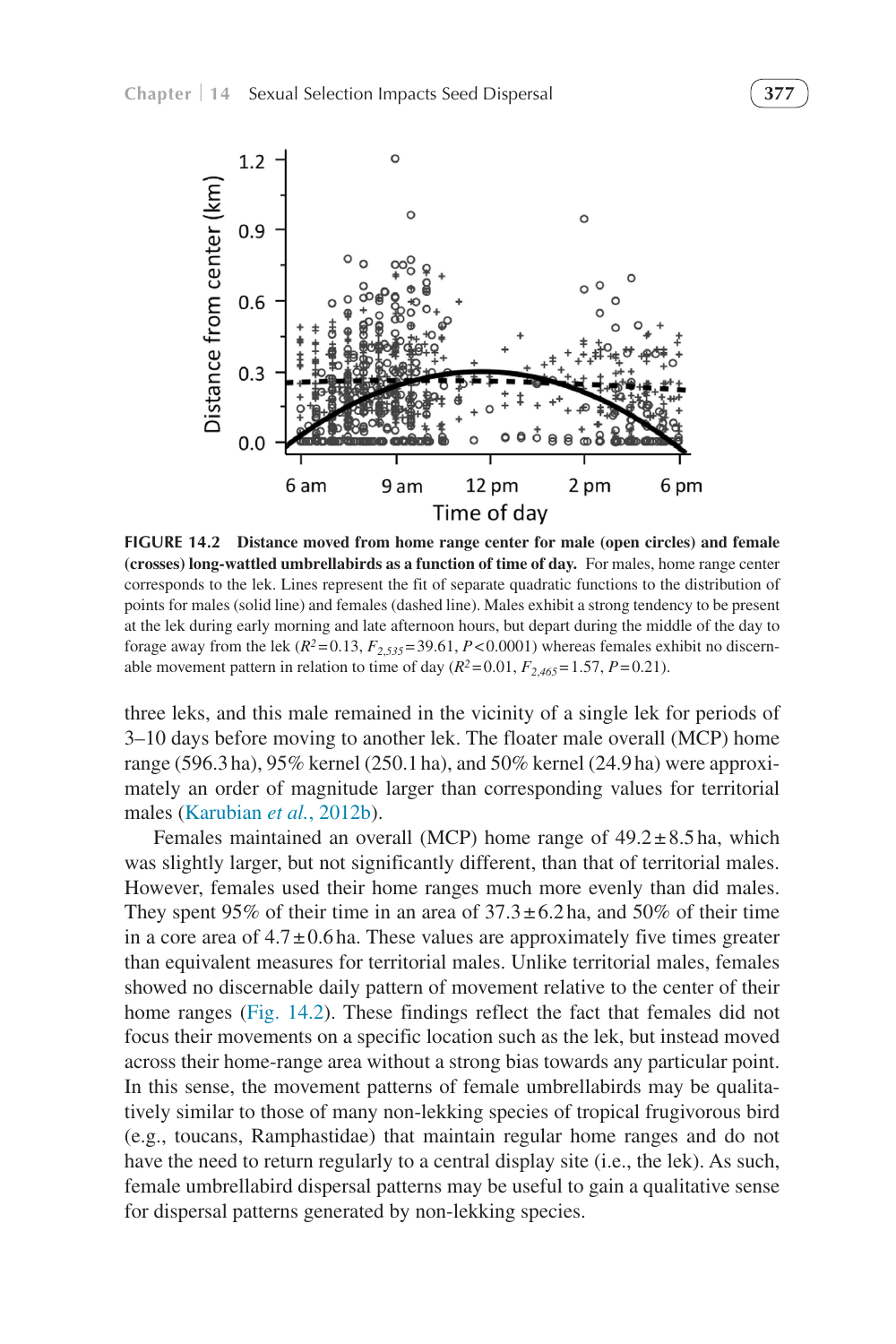Umbrellabirds are capable of moving large distances rapidly, and males in particular often fly above the canopy to traverse watersheds and ridges. As a consequence, birds sometimes flew out of range during our radio-tracking sessions and our efforts to track radio-equipped birds on foot may have failed to capture the full range of movement. To assess the degree to which our radio telemetry data may underestimate the extent of movements and size of home ranges for this species, we have begun preliminary data collection placing GPS tags on birds captured at leks. These units log location data at 15-minute intervals every third day, which can then be remotely downloaded to a hand-held base station. We tracked one territorial male and one floater male captured at a single lek from December 2011 through April 2012 (a similar duration and time period as that of radio-tracked individuals in previous years) using this technology.

The GPS-equipped territorial male had an overall (MCP) home range of 97.4ha; 95% and 50% kernels were 6.9ha and 1.7ha, respectively ([Fig. 14.3](#page-13-0)).



<span id="page-13-0"></span>**FIGURE 14.3 Home range usage patterns by two male long-wattled umbrellabirds in northwest Ecuador.** Data were obtained with GPS tracking devices during a three month period in a single breeding season (2011–2012). Unweighted minimum convex polygon (MCP) estimates and 95% and 50% kernels are shown for a "floater" male (dashed borders) and a territorial male.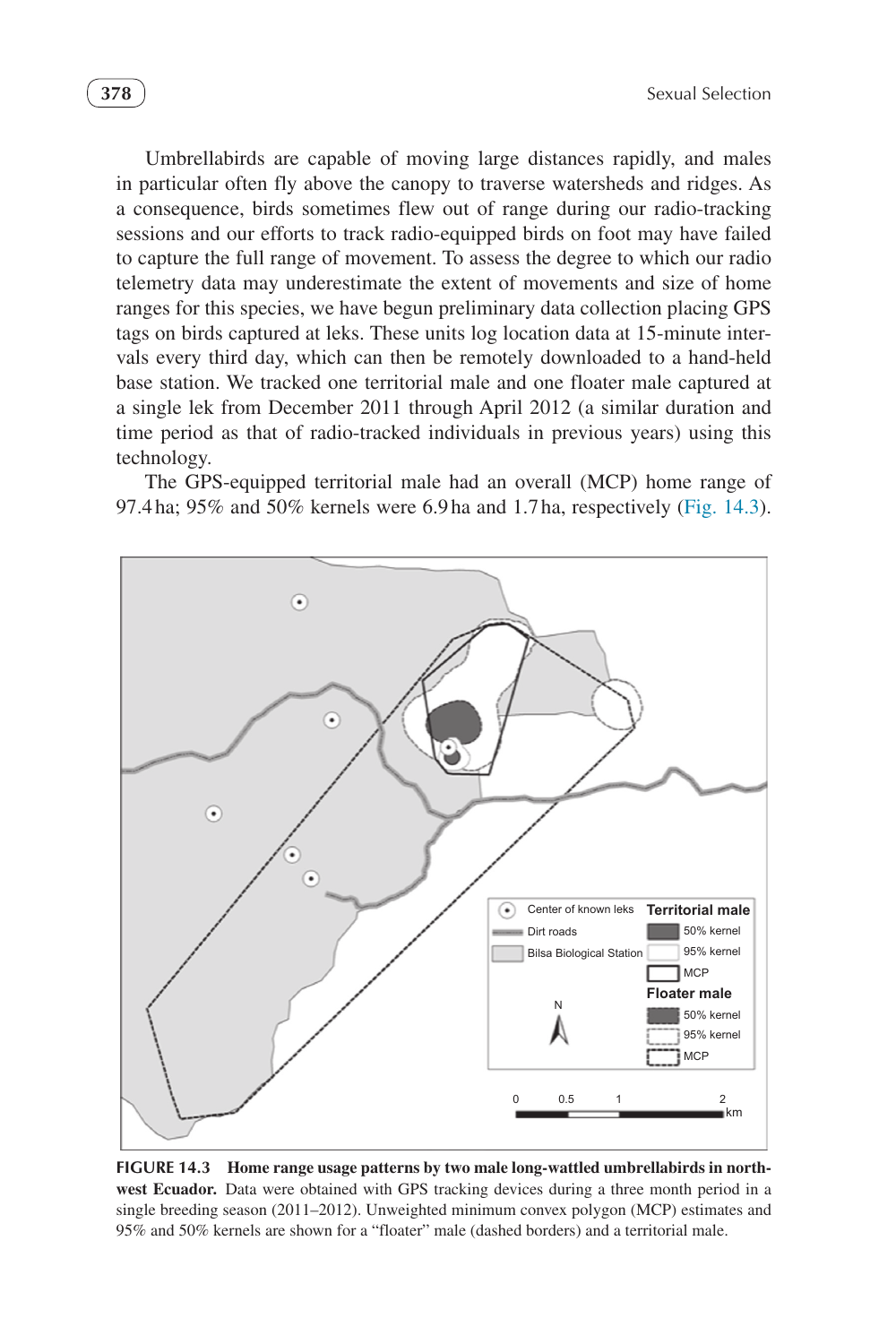Thus, although the overall home range for this individual was two- to threefold larger than that recorded for other territorial males via conventional radio-tracking, its core usage areas (i.e., 95% and 50% kernels) were virtually identical. The GPS-equipped floater male's overall home range was 871ha; 95% and 50% kernels were 118ha and 17ha, respectively. This GPS-equipped floater male visited two areas, at least one of which is likely to represent a new lek that we were previously unaware of. In this case, the GPS-equipped individual had an overall home range 1.5 times larger than that of the radio-tracked floater (above), and its core usage areas were smaller.

We consider it notable that the core usage areas remained relatively concentrated around leks regardless of the method used, suggesting that the longer foraging trips that underlie the relatively large MCP home ranges for both territorial and floater males may contribute relatively little to overall seed movement in terms of numbers of seeds moved. Instead, the majority of seed movement is likely to occur within the core usage areas, around the leks. On the other hand, these foraging trips away from the lek may be critical to the occurrence of rare but biologically important long-distance seed dispersal events [\(Nathan](#page-23-14) *et al.*, 2008).

In sum, animal tracking demonstrates that territorial males, floater males, and females each exhibit dramatically different movement patterns: territorial males concentrate their time in and around their home lek but occasionally forage further afield, females move evenly over moderate-sized home ranges, and floater males travel at a landscape scale that greatly exceeds that of territorial males and females. These differences in foraging ecology can be directly related to the respective mating and reproductive strategies of these three classes of bird. In the following section, we explore how foraging ecology of territorial lek-breeding males impacts seed movement and deposition.

## **Prediction Two: Seed Movement and Deposition**

When, where, and how often a frugivore engages in display behavior should impact the source trees it visits, and the locations where it deposits seeds from those source trees ([Wenny and Levey, 1998\)](#page-25-2). We calculated seed dispersal distributions to assess the extent to which distinctive reproductive strategies of territorial male, floater male, and female umbrellabirds would drive biologically meaningful differences in seed transport and deposition ([Karubian](#page-23-10) *et al.*, [2012b](#page-23-10)). These analyses are restricted to radio-tracked individuals (i.e., they do not include GPS-equipped individuals). Territorial males and females produced similarly shaped distributions of seed dispersal distances from the source tree for both large-seeded and small-seeded tree species, with probability of deposition decreasing sharply as distance from the source tree increased. However, mean dispersal distance from the source tree to deposition site by territorial males was longer than that of females for both large-seeded fruits (257 vs 218m, respectively) and the small-seeded *F*. *crassiuscula* (326 vs 244m). For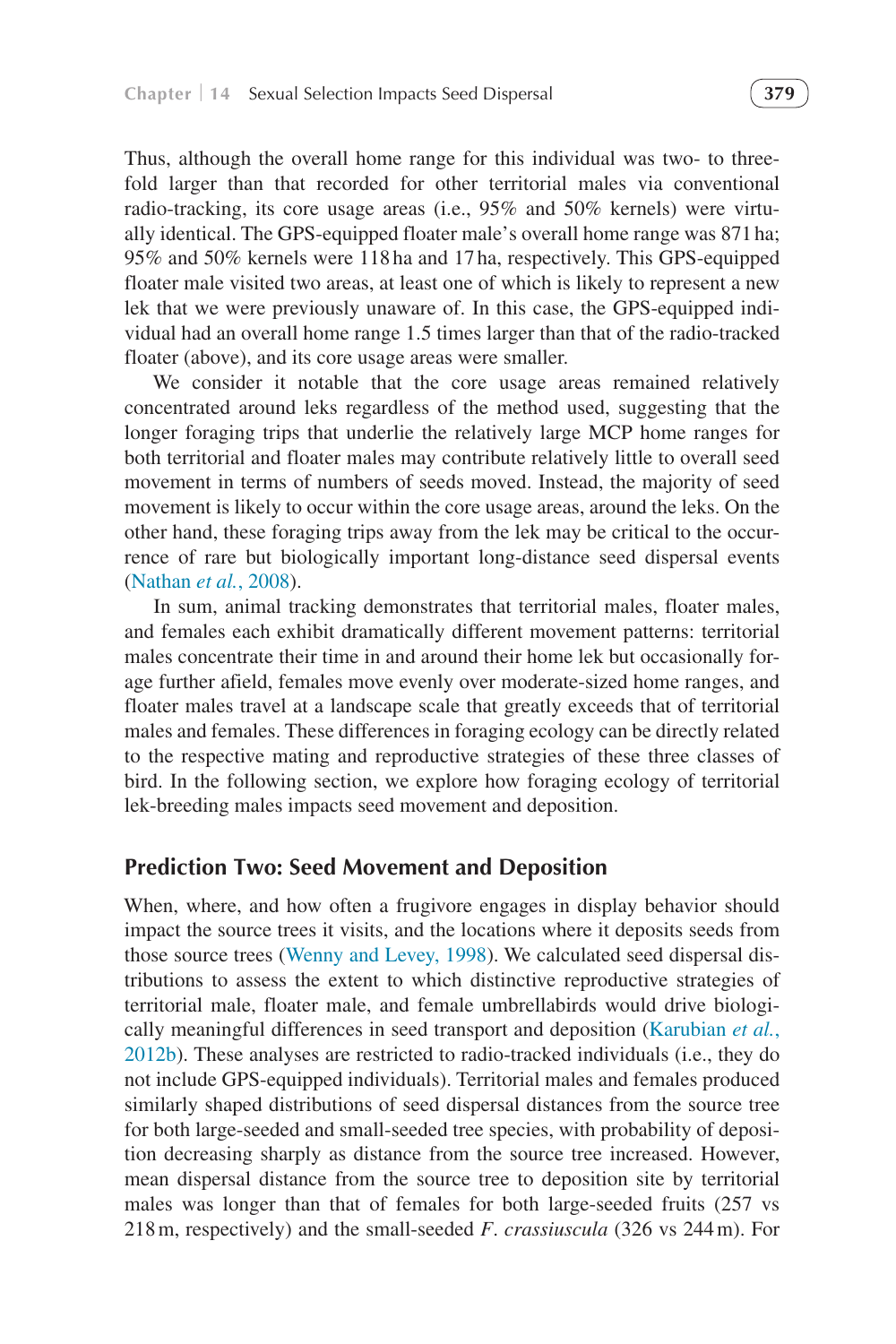both fruit types, maximum dispersal distance was also greater for territorial males than for females (1338 vs 1108m). The single floater male tracked for this study, in contrast, yielded a "flatter" seed dispersal distribution and much longer mean and maximum seed movement distances, reflecting the relatively high frequency with which it undertook long flights, such as those between leks. Mean dispersal distance from the source tree was 542m for large-seeded fruit and 723m for *Ficus*, approximately twice the corresponding values for territorial males and females; maximum dispersal distance was 2650m ([Karubian](#page-23-10) *et al.*[, 2012b\)](#page-23-10).

We also predicted that, as a consequence of male display behavior, seed deposition should be spatially aggregated at lek sites relative to areas outside the lek. In keeping with this prediction, "spatially explicit" seed dispersal distributions indicated that territorial males deposit a high proportion of the ingested seeds (>50%) into lek sites. This finding was consistent for both large, regurgitated seeds and smaller, defecated seeds favored by umbrellabirds. Floater males were estimated to deposit 20% of the large seeds they ingest into lek sites. Females, in contrast, were estimated to deposit most seeds >200m from the center of their home ranges. We confirmed the results of the seed dispersal distribution model empirically in the field; relative to control seed traps located outside the lek, seed traps in leks received more than four times as many dispersed seeds from our five focal tree species [\(Karubian](#page-23-10) *et al.*, 2012b). Thus, both the seed movement and deposition patterns we recorded appear to follow directly from the mating behavior and foraging ecology differences our movement analyses uncovered. In the following section, we explore the demographic consequences of clumped seed deposition patterns in leks.

## **Prediction Three: Demographic Consequences**

The high density of seeds deposited beneath display perches by umbrellabirds might be expected to reduce seed and seedling survival via density-dependent mortality and competition processes ([Janzen, 1970; Connell, 1971; Kwit](#page-22-5) *et al.*, [2004; Jansen](#page-22-5) *et al.*, 2008). Interestingly, we found no evidence for the expected decrease in germination rates among seeds in leks vs outside leks ([Karubian](#page-23-10)  *et al.*[, 2012b\)](#page-23-10). To further explore this issue, we have implemented a field-based experiment in which seedlings of known provenance that were raised in a common nursery were planted in a standardized design in either leks or control areas outside leks. This experiment, currently in its third year, is still in progress, but preliminary results strongly indicate that seedling survival is significantly higher in leks relative to control areas outside leks (J. Karubian, unpublished data).

These departures from predicted density-dependent mortality suggest that some other factor, such as the lek being a particularly favorable microsite for seed recruitment, may be relevant in this system. However, our measures at leks versus non-leks have uncovered no obvious differences in basic forest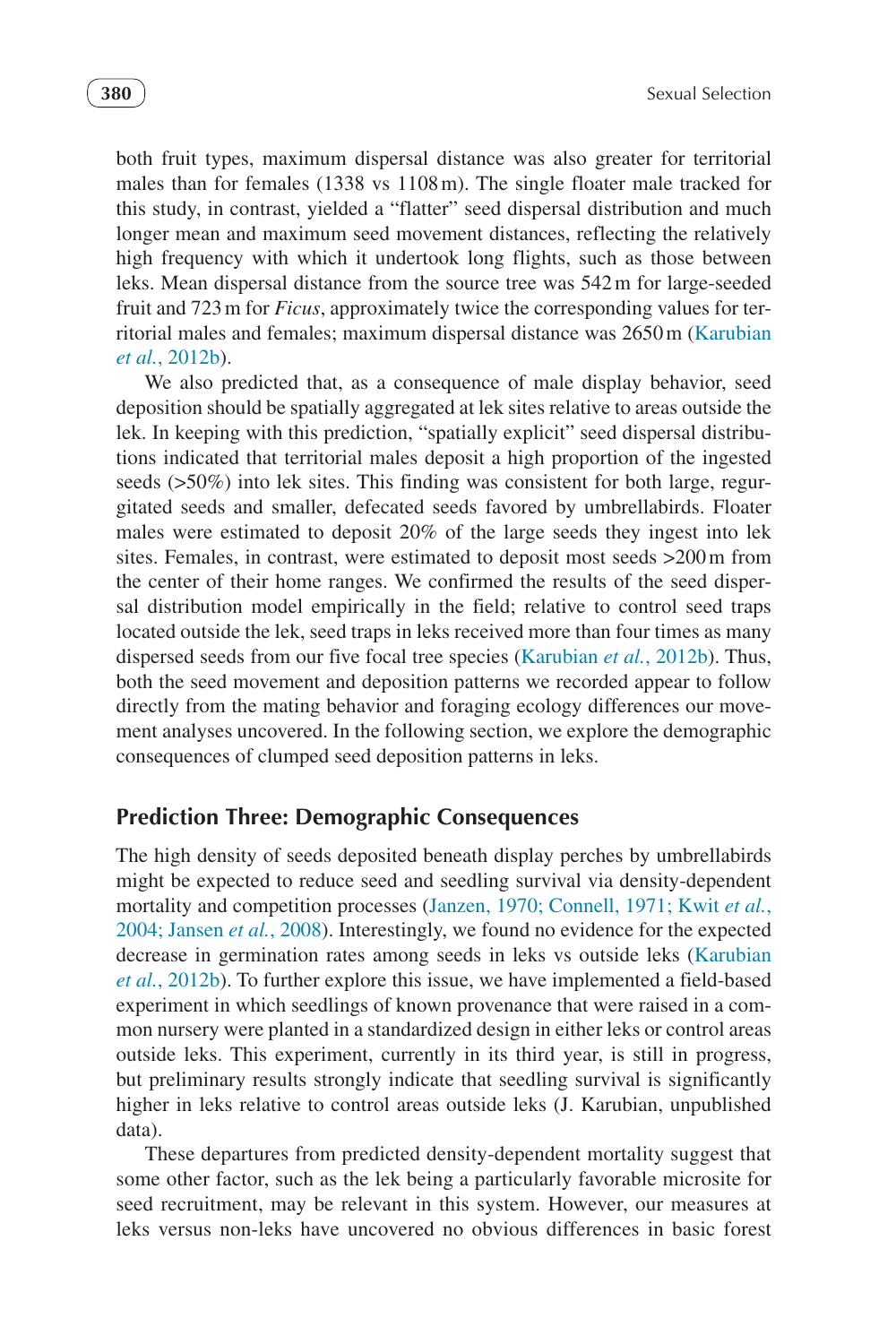structure parameters such as ambient light or canopy height (J. Karubian, unpublished data). We are currently testing the potential impact of soil quality, and in particular the idea that displaying male umbrellabirds may effectively fertilize seeds in leks via repeated defecation from display perches – a pattern reported beneath roosts of other frugivorous birds (T. Carlo, personal communication).

Another possible explanation is that, despite the constraints imposed by lek attendance on foraging behavior, territorial males still forage from multiple trees and move seeds relatively long distances. A relatively high incidence of long-distance dispersal and foraging from multiple trees are both expected to contribute to higher genetic diversity among seed pools at leks, and this genetic variety might in turn enhance survival at leks via a "rare allele" effect [\(Levin,](#page-23-15) [1975](#page-23-15)). "Spatially explicit" seed dispersal distributions used in [Karubian](#page-23-10) *et al.* [\(2012b\)](#page-23-10) reveal that the average distance territorial males move seeds from source trees to their home range center (i.e., the lek) is shorter than equivalent measures for females (259 vs 325m for large-seeded fruits and 330 vs 286m for *Ficus*, respectively). However, maximum dispersal distance from source tree to territory center is greater for territorial males than females (1129 vs 853m). Also, both ecological observation and genetic analyses (see below) suggest males may bring seeds from a large number of source trees back with them to the lek. However, in the seedling survival experiment described above, we have not been able to detect an effect of relatedness on survival probability.

Regardless of the mechanisms driving this pattern of higher than expected survival in leks versus outside leks, these findings suggest that umbrellabird dispersal may provide an important survival advantage to dispersed seeds. Interestingly, however, this effect appeared not to carry through to adults of the five focal tree species, in that there was no difference in density of adults in leks vs outside leks. This is not necessarily surprising, given the highly stochastic nature of the transition from seedling to adult. Also, leks move over time; we have recorded one lek abandonment and one lek formation over 71 lek-years of monitoring. This uncertainty over how long a lek has been located in a particular location complicates tests of the long-term demographic or genetic consequences of umbrellabird lekking behavior.

# **Prediction Four: Genetic Consequences**

Radio-tracking and opportunistic observations in the field led us to believe that umbrellabird males forage from multiple trees within a day. Over time, we expected that this foraging behavior would lead to accumulation of seeds from multiple source trees beneath each male's perch. We therefore predicted that lekking behavior would lead to high levels of seed-source diversity at fine spatial scales relative to control plots situated outside leks. This in turn may have important consequences for the distribution of genotypes and fine-scale genetic structure exhibited by plant species dispersed by umbrellabirds.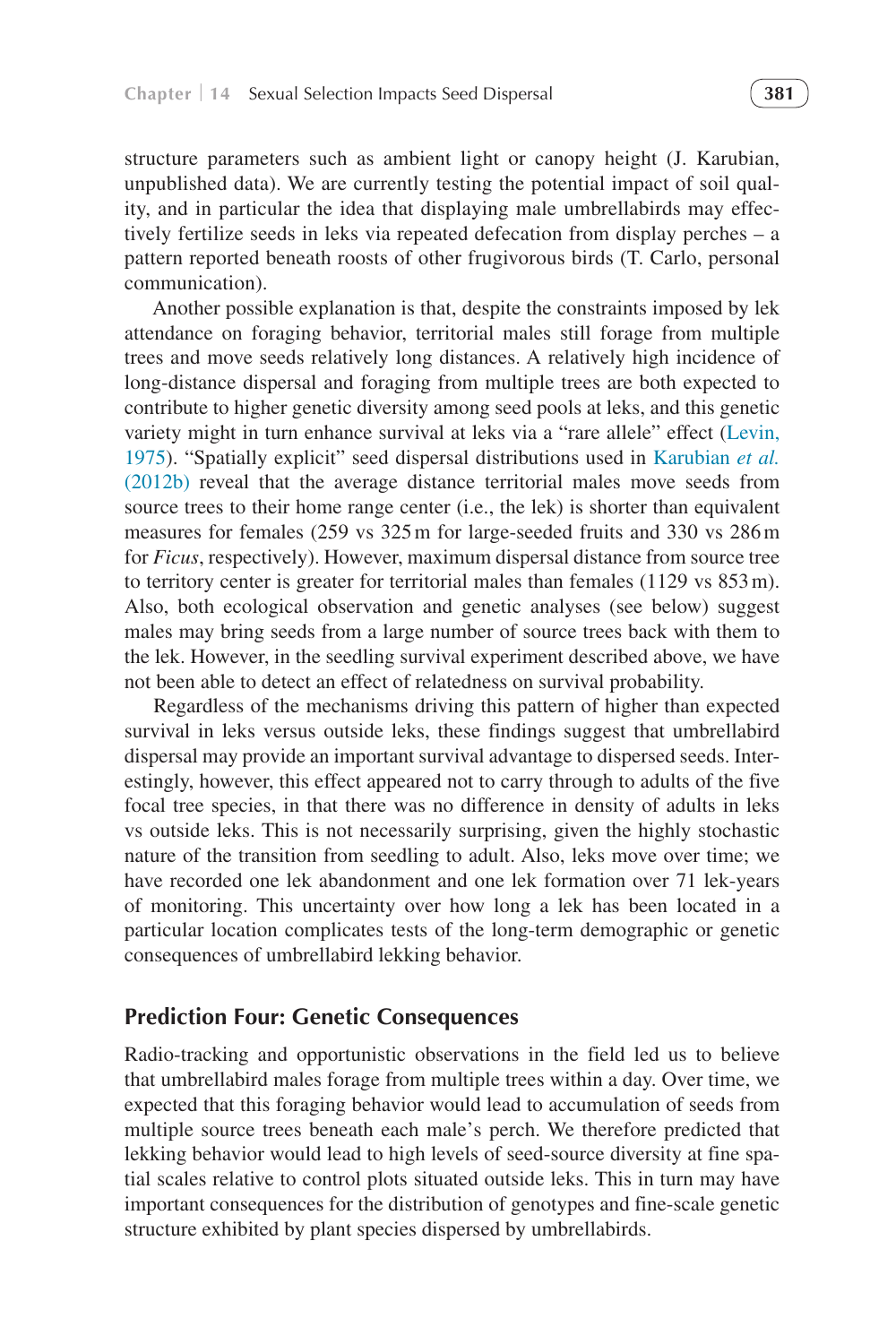Genetic analyses on *Oenocarpus* seeds collected in the field reveal that the genetic composition of seed pools in a single umbrellabird lek is far more heterogeneous than in areas outside the lek ([Karubian](#page-23-7) *et al.*, 2010). Using the PMI approach to estimate *Nem*, the effective number of seed sources per seed pool [\(Grivet](#page-22-8) *et al.*, 2005), we found that seed pools within the focal lek represented over five times more source trees than equivalent seed pools outside the focal lek  $(N_{em} = 27$  in leks vs 5.2 outside leks). This value fits well with the prediction that males are bringing seeds from multiple source trees back to their territories on the lek. Thus, it does appear that the display behavior of individual umbrellabirds contributes to significant mixing of propagules from different seed sources beneath display perches at the lek, although corroboration from multiple leks is desirable.

Because males often forage in flocks (J. Karubian, unpublished data) and have highly overlapping home ranges that include the same sets of source trees surrounding the lek, one might predict relatively high overlap among the source trees of seeds encountered beneath display perches of different males in the same lek. When conducting between-plot comparisons of overlap, we found that, relative to control plots, lek plots exhibited a more gradual decline in inter-plot maternal overlap (r*ij*) as inter-plot distance increased ([Karubian](#page-23-7) *et al.*, [2010](#page-23-7)). This indicates that males from the same lek may be foraging at overlapping but diverse sets of trees, concordant with the ecological observations of overlap in foraging range. This finding is also consistent with the idea that the spatial scale of seed dispersal outside the lek is limited, leading to high levels of overlap among seed plots separated by short distances, a rapid decline of overlap as pairwise distance between seed plots increases, and very low levels of overlap at longer distances between seed plots (see Figure 2 in [Karubian](#page-23-7) *et al.*[, 2010\)](#page-23-7).

We also used genetic analyses to directly estimate the spatial scale of seed movement. In keeping with the predictions of our seed dispersal distributions, males are expected to move seeds longer distances than those frugivores contributing to control plots. The proportion of "immigrant seeds" from outside the boundary of our study parcel was higher in the lek than in control plots, suggesting a higher rate of long-distance dispersal from outside the parcel's boundaries into the lek than into the control plots, despite the fact that, on average, control plots were located closer to the parcel's boundaries [\(Karubian](#page-23-7)  *et al.*[, 2010](#page-23-7)). Genetic analyses of seed movement, using direct matching of genotypes between dispersed seeds and maternal source trees, are currently in progress.

These dispersal differences led to significantly lower spatial genetic autocorrelation at all distance classes analyzed in the lek than outside the lek ([Karubian](#page-23-7) *et al.*[, 2010](#page-23-7)). Thus, destination-based dispersal driven by male umbrellabird display behavior promotes gene movement and homogenizes local genetic structure of *Oenocarpus* seedlings.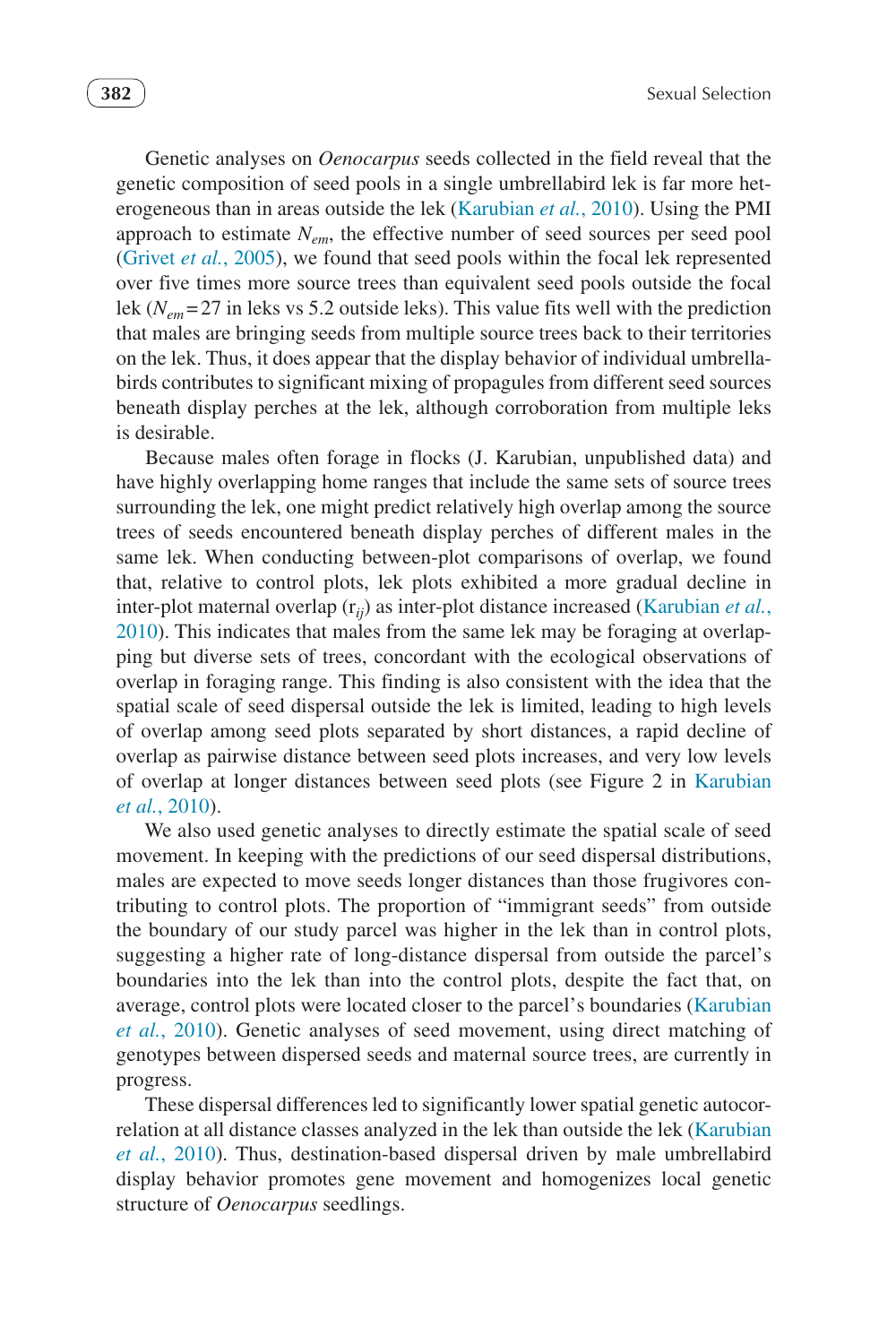# **COMPARISONS WITH OTHER LEKKING AND NON-LEKKING SPECIES**

To what extent can the relationships and patterns we have documented for umbrellabirds be extended to other species of lek-breeding frugivores? We consider it likely that, like umbrellabirds, most if not all lek-breeding species exhibit qualitative differences between the sexes in foraging ecology and movement patterns. This is because sex-specific movement patterns arise directly from the distinctive male and female mating strategies which define the lek mating system. That is, females of lek-breeding species will typically move more evenly across the landscape (when not nesting) relative to males [\(Westcott](#page-25-3) [and Graham, 2000\)](#page-25-3), which will in turn have smaller core usage areas centered on the lek ([Théry, 1992\)](#page-24-11). High attendance at the lek by males should lead to high clustering of seeds at these display sites for all lek-breeding species. Available empirical evidence, though sparse, corroborates this expectation. Lek sites of both manakins and cotingas have higher densities of favored food plants than do control areas outside the leks [\(Théry and Larpin, 1993; Ryder](#page-24-12) *et al.*, 2006). There is also a higher density of seeds in the seed bank of manakin leks relative to control areas ([Krijger](#page-23-16) *et al.*, 1997). The degree to which seeds are clustered at leks of different species (or even between different leks of the same species) will depend on the intensity of display behavior, the number of males at a given lek, and the spatial aggregation of displaying males (i.e., classical vs "exploded" leks).

Floater males also appear to be a common element of lek mating systems in many tropical lek-breeding frugivores (e.g., [Théry, 1992; Westcott and](#page-24-11)  [Smith, 1994; Tello, 2001\)](#page-24-11). However, because this behavior is still so poorly understood, few generalizations can be made for how it should affect seed movement and deposition patterns across species. It does seem likely that floating behavior will lead to longer dispersal distances (e.g., [Théry, 1992\)](#page-24-11) and flatter dispersal distributions as birds move between leks, but this issue requires more data. More broadly, the existence of two or even three distinctive reproductive strategies within a single lek-breeding species provides a convenient venue in which to examine the effects of social behavior on seed dispersal outcomes.

The distances that seeds are moved between maternal source tree and lek are likely to vary across, and even within, lek-breeding species. This is because the spatial and temporal distribution of fruiting trees will interact with mating system to shape foraging patterns and space use, which will in turn determine the distances that seeds are moved. Species of bird with a high concentration of fruiting trees in or near the lek (e.g., [Ryder](#page-24-13) *et al.*, 2006) will be expected to transport seeds shorter distances than species forced to forage further afield. Unfortunately, very few data are currently available on seed movement distances attributable to lek-breeding species.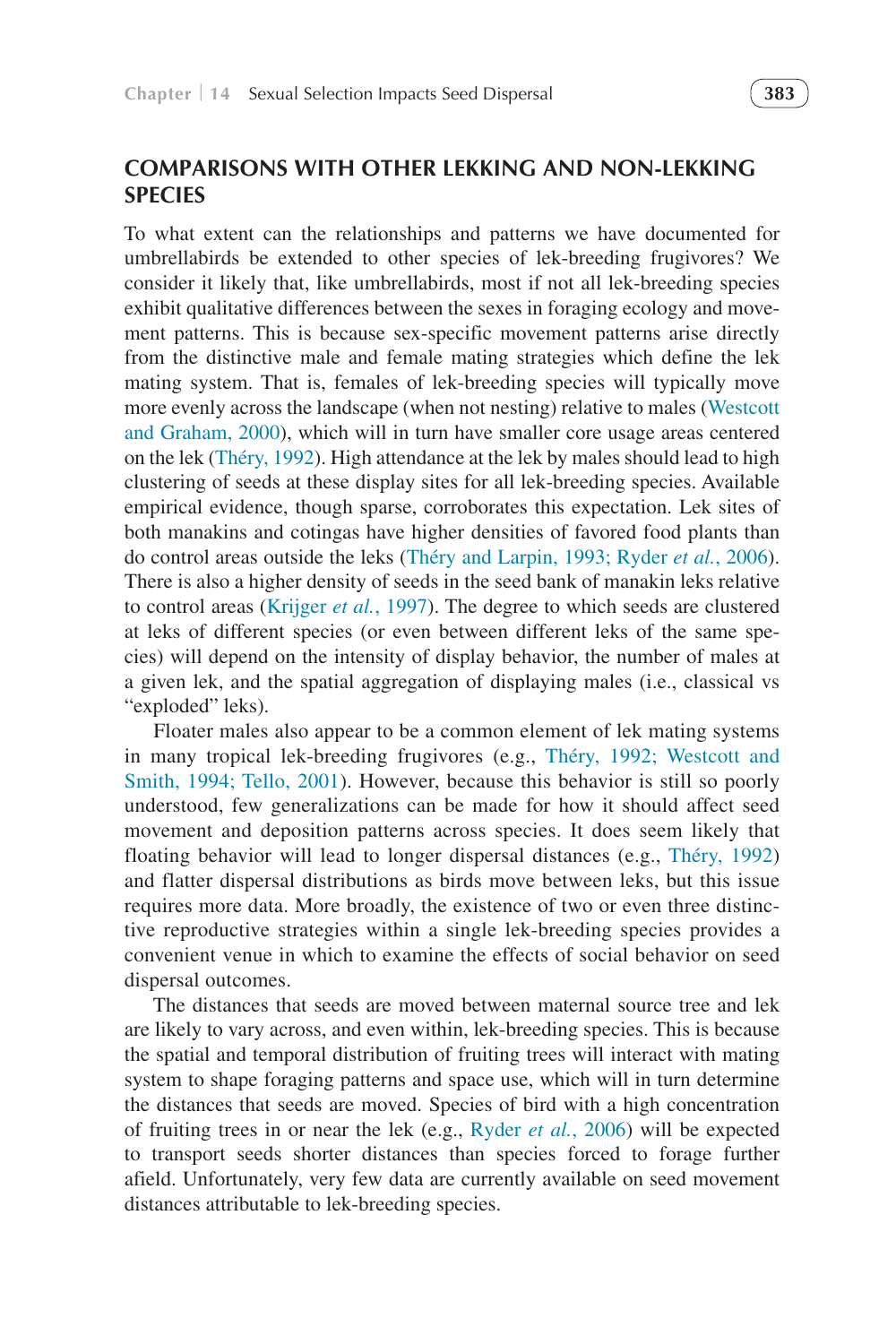Demographic and genetic consequences of lek breeding are also likely to be system-dependent. Survival probability for seeds dispersed into lek sites is likely to be a function of the microhabitat associated with the lek or display site, though few case studies beyond [Wenny and Levey's \(1998\)](#page-25-2) aforementioned bellbird study exist. Data are even more sparse for the genetic consequences of dispersal by lek-breeding tropical birds. In the case of umbrellabirds, high levels of genetic mixing among seed pools in the lek can be traced to a relatively high density of maternal source trees around the lek from which males forage. Over time, males bring the seeds from multiple trees back with them to the lek and thereby generate diverse seed pools representing multiple source trees. There are currently few other data available with which to compare these results. In theory, the degree to which this scenario applies to other lekking (or non-lekking) species will depend upon the spatial and temporal distribution of fruiting trees. In contrast to our results from umbrellabirds, for example, if favored food sources are abundant on or adjacent to a male's display territory, as appears to be the case for some manakin species ([Ryder](#page-24-13) *et al.*, 2006), we might expect extremely low dispersal distances and seed source diversity among seed pools generated by these species of bird.

In summary, there currently exist very few data from tropical birds, be they lek-breeding or not, with which to compare umbrellabirds. A priority for future research is to assess animal movement, seed movement, and genetic and demographic consequences in the context of mating system for a broader range of lek-breeding species (as well as other species). A related goal is to account for the distribution of fruiting trees in shaping foraging ecology and dispersal outcomes (e.g., [Carlo and Morales, 2008](#page-21-8)). These are challenging tasks, but are necessary to fully understand the complex dynamics described here.

Comparisons between umbrellabirds and temperate zone species benefit from the fact that much more work has been done in the temperate zone than in the tropics. However, because lek-breeding among frugivorous bird species is essentially absent from the temperate zone, we must limit our comparisons to species that exhibit other mating systems. One particularly well-studied system is that of acorn dispersal of the oak *Quercus lobata* by acorn woodpeckers *Melanerpes formicivorous*. Unlike umbrellabirds, acorn woodpeckers live in highly territorial social groups and tend to forage in the trees proximal to their storage sites, with each territorial group gathering acorns from non-overlapping territories and hence from different trees ([Grivet](#page-22-8) *et al.*, 2005; Scofield *et al.*, 2010, 2011). This mating system and social organization results in pronounced structuring of seed pools in granaries where the acorns are stored ([Grivet](#page-22-8) *et al.*, [2005](#page-22-8); Scofield *et al.*, 2010, 2011). In a separate study of dispersed *Q*. *lobata* seedlings [\(Grivet](#page-22-18) *et al.*, 2009), the combined effect of several vertebrate dispersal agents also produced pronounced structuring of seedling populations. Relative to umbrellabird dispersal, then, acorn woodpeckers generate seed patches (i.e., granaries) characterized by very low maternal seed-source diversity and very limited overlap between seed patches on different territories. These differences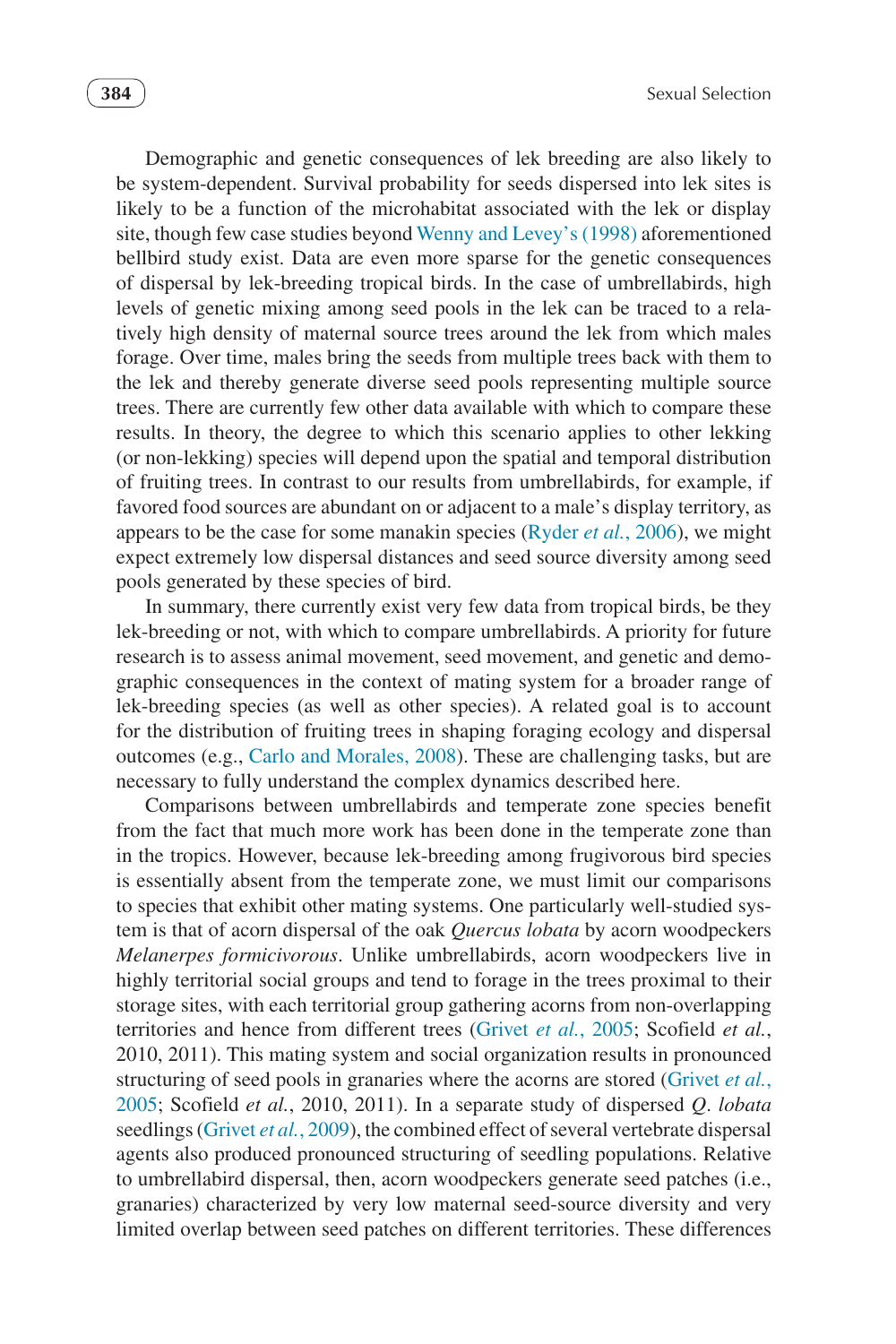can be directly attributed to the mating systems of the two species, with the strong territoriality of acorn woodpeckers essentially constraining potential source trees to those located within the territorial boundary.

Similarly, a community of frugivorous birds in Spain ([García](#page-22-19) *et al.*, 2009) dispersed *Prunus mahaleb* seeds long distances from source trees but still yielded strong clustering of maternal genotypes in seed traps. This pattern, which is likely explained by preferences for certain microhabitat types as foraging, resting or roosting sites, and/or by the fact that several fruits may be consumed in a single foraging bout and deposited together, shows that genetic bottlenecks can arise despite long-distance movement of seeds. Although the majority of avian species in this study form socially monogamous pair bonds, it is not clear to what extent the breeding system *per se* contributes to observed seed dispersal outcomes.

#### **CONCLUSIONS**

In sum, variation in seed dispersal associated with sexual selection and mating system is likely to be an indirect but nonetheless important factor in determining demography, gene flow, and genetic structure for animal-dispersed plant species. Among umbrellabirds, we observe patterns of seed movement and deposition that can be directly traced back to mating system, and which favorably impact seed survival and fine-scale genetic structure for the plants these birds disperse. This phenomenon is likely to apply across lek-breeding birds, which constitute an important part of the tropical avifauna, but data are lacking and the scale and even the direction of the impacts will vary across lekking species. We expect reduced distances of seed movement, less clustering of seeds, and less genotypic heterogeneity within seed pools for territorial species in both tropical and temperate regions, but again data are sparse. In all cases, the distribution of resources will be an important factor that interacts with mating system to shape foraging ecology and determine seed dispersal outcomes. Also in all cases, but particularly in the tropics, more data are needed to advance our understanding of the relationship between mating system and seed dispersal outcomes.

Our understanding of the relationships between mating system and seed dispersal outcomes is still in its nascent stages. A better understanding of these relationships would illuminate the interaction between sexual selection and mutualistic ecological interactions, which have been relatively neglected in this context relative to antagonistic ecological interactions such as predation and parasitism. A more refined understanding of this phenomenon would also enhance conservation efforts. The breakdown of dispersal syndromes is expected to alter forest dynamics [\(Terborgh](#page-24-14) *et al.*, 2008), and a better understanding of how the mating system shapes dispersal services would improve the ability to assess and predict consequences of perturbation to these systems, such as extirpation of dispersal agents or fragmentation of habitats ([Karubian](#page-22-2)  [and Durães, 2009](#page-22-2)).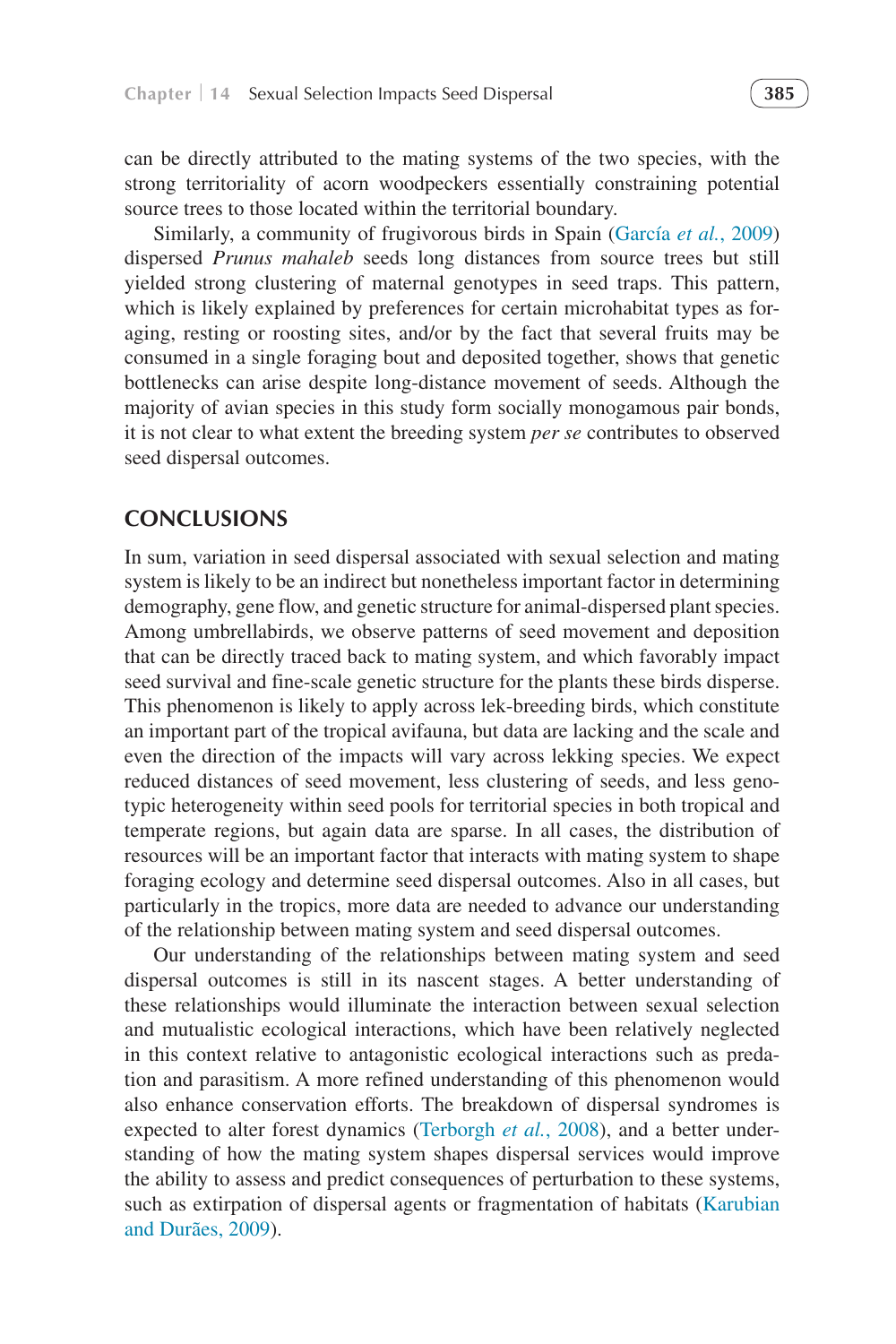Clearly, animal behaviors directly impacting seed dispersal outcomes can vary dramatically between species and even within a species (e.g., between the sexes or across a geographic range), with potentially important ecological and evolutionary implications for plant species and communities. As such, we hope this chapter highlights the need to expand the breadth and depth of studies that explicitly consider the social behavior of animals when investigating seed dispersal dynamics, and motivates additional research in the field, particularly in the tropics.

## **ACKNOWLEDGMENTS**

We thank R. Macedo and G. Machado for inviting us to contribute to this volume and for helpful edits on earlier drafts; many field researchers, but especially D. Cabrera and J. Olivo, for data collection; and collaborators K. Ottewell, T. B. Smith, and V. L. Sork for feedback while developing these ideas. We also thank the people of northwest Ecuador for leaving their forests intact and contributing to the conservation of functioning ecosystems in our study area. Umbrellabird research was supported by the National Science Foundation (OISE-0402137), National Geographic Society, Wildlife Conservation Society, and Disney Worldwide Conservation Fund.

## **REFERENCES**

<span id="page-21-0"></span>[Andersson, M.D., 1994. Sexual Selection. Princeton University Press, Princeton](http://refhub.elsevier.com/B978-0-12-416028-6.00014-1/ref0010).

- [BirdLife International, 2000. Threatened Birds of the World. BirdLife International and Lynx](http://refhub.elsevier.com/B978-0-12-416028-6.00014-1/ref0015)  [Ediciones, Barcelona.](http://refhub.elsevier.com/B978-0-12-416028-6.00014-1/ref0015)
- <span id="page-21-6"></span>[Cain, M.L., Milligan, B.G., Strand, A.E., 2000. Long-distance seed dispersal in plant populations.](http://refhub.elsevier.com/B978-0-12-416028-6.00014-1/ref0020) [Am. J. Bot. 87, 1217–1227.](http://refhub.elsevier.com/B978-0-12-416028-6.00014-1/ref0020)
- <span id="page-21-8"></span>[Carlo, T.A., Morales, J.M., 2008. Inequalities in fruit-removal and seed dispersal: Consequences of](http://refhub.elsevier.com/B978-0-12-416028-6.00014-1/ref0025) [bird behaviour, neighbourhood density and landscape aggregation. J. Ecol. 96, 609–618](http://refhub.elsevier.com/B978-0-12-416028-6.00014-1/ref0025).
- <span id="page-21-4"></span>[Clark, C.J., Poulsen, J.R., Bolker, B.M., Connor, E.F., Parker, V.T., 2005. Comparative seed shad](http://refhub.elsevier.com/B978-0-12-416028-6.00014-1/ref0030)[ows of bird-, monkey-, and wind-dispersed trees. Ecology 86, 2684–2694](http://refhub.elsevier.com/B978-0-12-416028-6.00014-1/ref0030).
- [Connell, J.H., 1971. On the role of natural enemies in preventing competitive exclusion in some](http://refhub.elsevier.com/B978-0-12-416028-6.00014-1/ref0035)  [marine animals and in rain forest trees. In: den Boer, P.J., Gradwell, G.R. \(Eds.\), Dynam](http://refhub.elsevier.com/B978-0-12-416028-6.00014-1/ref0035)[ics of Populations, Centre for Agricultural Publishing and Documentation, Wageningen,](http://refhub.elsevier.com/B978-0-12-416028-6.00014-1/ref0035)  [pp. 298–313](http://refhub.elsevier.com/B978-0-12-416028-6.00014-1/ref0035).
- <span id="page-21-7"></span>[Crawford, T., 1984. The estimation of neighborhood parameters for plant-populations. Heredity](http://refhub.elsevier.com/B978-0-12-416028-6.00014-1/ref0040)  [52, 273–283.](http://refhub.elsevier.com/B978-0-12-416028-6.00014-1/ref0040)
- <span id="page-21-1"></span>[Darwin, C., 1871. The Descent of Man and Selection in Relation to Sex. John Murray, London.](http://refhub.elsevier.com/B978-0-12-416028-6.00014-1/ref0045)
- <span id="page-21-5"></span>[Davidson, D.W., Morton, S.R., 1981. Competition for dispersal in ant-dispersed plants. Science](http://refhub.elsevier.com/B978-0-12-416028-6.00014-1/ref0050)  [213, 1259–1261.](http://refhub.elsevier.com/B978-0-12-416028-6.00014-1/ref0050)
- <span id="page-21-3"></span>[Dennis, A.J., Westcott, D.A., 2006. Reducing complexity when studying seed dispersal at com](http://refhub.elsevier.com/B978-0-12-416028-6.00014-1/ref0055)[munity scales: A functional classification of vertebrate seed dispersers in tropical forests.](http://refhub.elsevier.com/B978-0-12-416028-6.00014-1/ref0055)  [Oecologia 149, 620–634.](http://refhub.elsevier.com/B978-0-12-416028-6.00014-1/ref0055)
- [Dennis, A.J., Green, R.J., Schupp, E.W., Westcott, D.A. \(Eds.\), 2007. Seed Dispersal: Theory and](http://refhub.elsevier.com/B978-0-12-416028-6.00014-1/ref0060) [its Application in a Changing World, CABI Publishing, New York](http://refhub.elsevier.com/B978-0-12-416028-6.00014-1/ref0060).
- <span id="page-21-2"></span>[Emlen, S.T., Oring, L.W., 1977. Ecology, sexual selection, and the evolution of mating systems.](http://refhub.elsevier.com/B978-0-12-416028-6.00014-1/ref0065)  [Science 197, 215–223.](http://refhub.elsevier.com/B978-0-12-416028-6.00014-1/ref0065)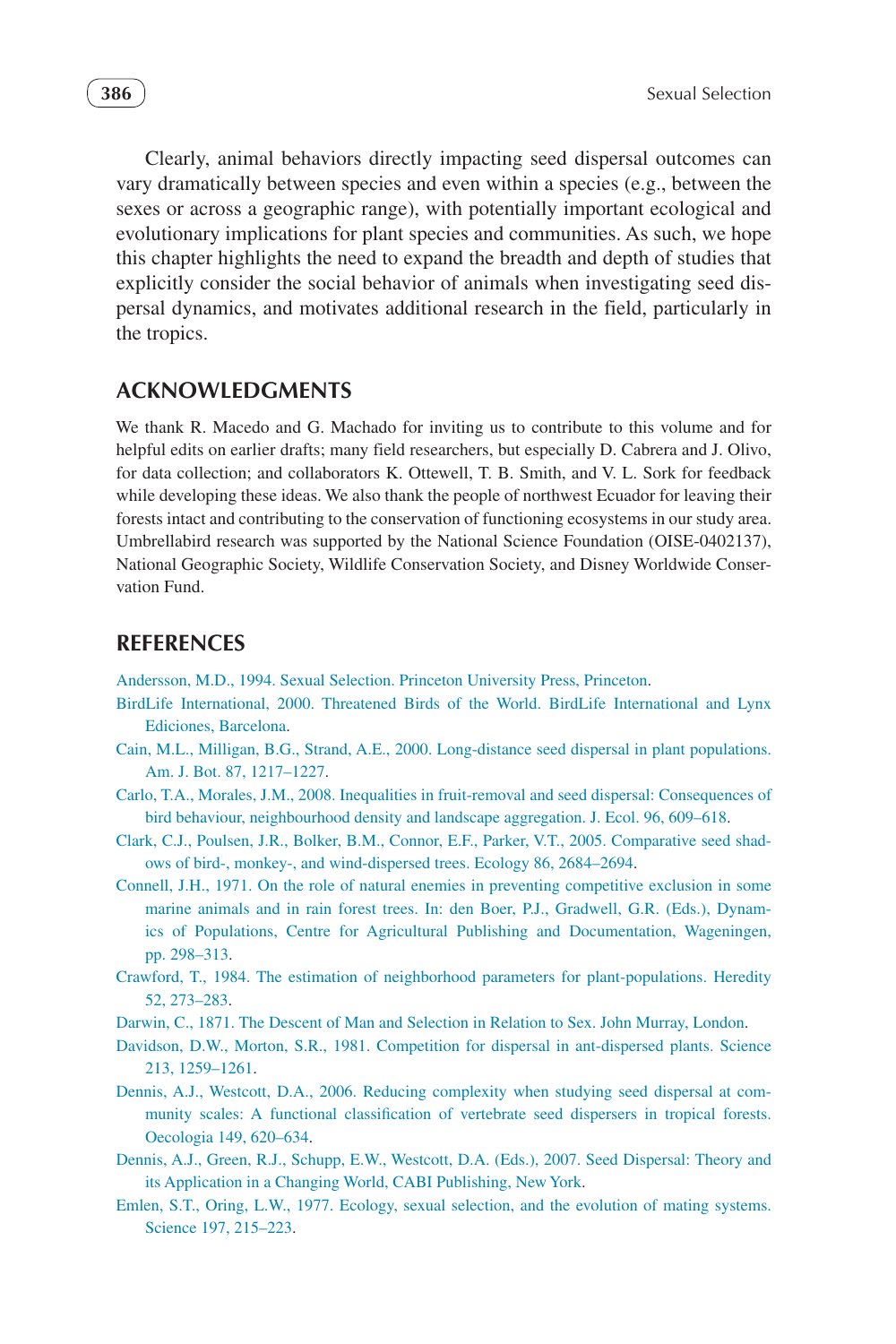- <span id="page-22-17"></span>[Fiske, P., Rintamaki, P.T., Karvonen, E., 1998. Mating success in lekking species: A meta-analysis.](http://refhub.elsevier.com/B978-0-12-416028-6.00014-1/ref0070)  [Behav. Ecol. 9, 328–338](http://refhub.elsevier.com/B978-0-12-416028-6.00014-1/ref0070).
- <span id="page-22-0"></span>[Foster, R.B., 1982. The seasonal rhythm of fruitfall on Barro Colorado Island. In: Leigh, E.G.,](http://refhub.elsevier.com/B978-0-12-416028-6.00014-1/ref0075) [Rand, A.S., Windsor, D.M. \(Eds.\), The Ecology of a Neotropical Forest: Seasonal Rhythms and](http://refhub.elsevier.com/B978-0-12-416028-6.00014-1/ref0075) [Long-term Changes, Smithsonian Institution Press, Washington DC, pp. 151–172](http://refhub.elsevier.com/B978-0-12-416028-6.00014-1/ref0075).
- [Ganesh, T., Davidar, P., 2001. Dispersal modes of tree species in the wet forests of southern Western](http://refhub.elsevier.com/B978-0-12-416028-6.00014-1/ref0080)  [Ghats. Curr. Sci. 80, 394–399](http://refhub.elsevier.com/B978-0-12-416028-6.00014-1/ref0080).
- <span id="page-22-16"></span>[García, C., Jordano, P., Godoy, J.A., 2007. Contemporary pollen and seed dispersal in a](http://refhub.elsevier.com/B978-0-12-416028-6.00014-1/ref0085) *Prunus mahaleb* [population: Patterns in distance and direction. Mol. Ecol. 16, 1947–1955](http://refhub.elsevier.com/B978-0-12-416028-6.00014-1/ref0085).
- <span id="page-22-19"></span>[García, C., Jordano, P., Arroyo, J.M., Godoy, J.A., 2009. Maternal genetic correlations in the seed](http://refhub.elsevier.com/B978-0-12-416028-6.00014-1/ref0090)  [rain: effects of frugivore activity in heterogeneous landscapes. J. Ecol. 97, 1424–1435.](http://refhub.elsevier.com/B978-0-12-416028-6.00014-1/ref0090)
- <span id="page-22-7"></span>[Godoy, J.A., Jordano, P., 2001. Seed dispersal by animals: Exact identification of source trees with](http://refhub.elsevier.com/B978-0-12-416028-6.00014-1/ref0095) [endocarp DNA microsatellites. Mol. Ecol. 10, 2275–2283](http://refhub.elsevier.com/B978-0-12-416028-6.00014-1/ref0095).
- <span id="page-22-12"></span>[Goulding, M., Smith, N., 2007. Palms: Sentinels for Amazon Conservation. Amazon Conservation](http://refhub.elsevier.com/B978-0-12-416028-6.00014-1/ref0100)  [Association. Missouri Botanical Garden Press, Saint Louis.](http://refhub.elsevier.com/B978-0-12-416028-6.00014-1/ref0100)
- <span id="page-22-8"></span>[Grivet, D., Smouse, P.E., Sork, V.L., 2005. A new approach to the study of seed dispersal: A novel](http://refhub.elsevier.com/B978-0-12-416028-6.00014-1/ref0105) [approach to an old problem. Mol. Ecol. 14, 3585–3595.](http://refhub.elsevier.com/B978-0-12-416028-6.00014-1/ref0105)
- <span id="page-22-18"></span>[Grivet, D., Robledo-Arnuncio, J.J., Smouse, P.E., Sork, V.L., 2009. Relative contribution of con](http://refhub.elsevier.com/B978-0-12-416028-6.00014-1/ref0110)[temporary pollen and seed dispersal to the effective parental size of seedling population of](http://refhub.elsevier.com/B978-0-12-416028-6.00014-1/ref0110)  California valley oak (*Quercus lobata*[, Née\). Mol. Ecol. 18, 3967–3979.](http://refhub.elsevier.com/B978-0-12-416028-6.00014-1/ref0110)
- [Hamilton, M.B., 1999. Tropical tree gene flow and seed dispersal. Nature 401, 129–130](http://refhub.elsevier.com/B978-0-12-416028-6.00014-1/ref0115).
- <span id="page-22-13"></span>[Henderson, A., Galeano, G., Bernal, R., 1995. Field Guide to the Palms of Americas. Princeton](http://refhub.elsevier.com/B978-0-12-416028-6.00014-1/ref0120)  [University Press, Princeton](http://refhub.elsevier.com/B978-0-12-416028-6.00014-1/ref0120).
- <span id="page-22-1"></span>[Höglund, J., Alatalo, R.V., 1995. Leks. Princeton University Press, Princeton.](http://refhub.elsevier.com/B978-0-12-416028-6.00014-1/ref0125)
- <span id="page-22-14"></span>[Holland, R.A., Wikelski, M., Kümmeth, F., Bosque, C., 2009. The secret life of oilbirds: New](http://refhub.elsevier.com/B978-0-12-416028-6.00014-1/ref0130) [insights into the movement ecology of a unique avian frugivore. PLoS One 4, e8264](http://refhub.elsevier.com/B978-0-12-416028-6.00014-1/ref0130).
- <span id="page-22-15"></span>[Hooge, P.N., Eichenlaub, B., 2001. Animal Movement Extension for Arcview v. 2.04. Alaska](http://refhub.elsevier.com/B978-0-12-416028-6.00014-1/ref0135)  [Science Center – Biological Sciences Office. US Geological Survey, Anchorage](http://refhub.elsevier.com/B978-0-12-416028-6.00014-1/ref0135).
- <span id="page-22-4"></span>[Howe, H.F., 1989. Scatter- and clump-dispersal and seedling demography: Hypothesis and implica](http://refhub.elsevier.com/B978-0-12-416028-6.00014-1/ref0140)[tions. Oecologia 79, 417–426](http://refhub.elsevier.com/B978-0-12-416028-6.00014-1/ref0140).
- <span id="page-22-3"></span>[Howe, H.F., Smallwood, J., 1982. Ecology of seed dispersal. Annu. Rev. Ecol. Syst. 13, 201–228.](http://refhub.elsevier.com/B978-0-12-416028-6.00014-1/ref0145)
- <span id="page-22-10"></span>IUCN, IUCN Red list of threatened species. Version 2011.1. Available at [www.iucnredlist.org](http://www.iucnredlist.org)2011 (downloaded 6 October 2011).
- [Jansen, P.A., Bongers, F., van der Meer, P.J., 2008. Is farther seed dispersal better? Spatial](http://refhub.elsevier.com/B978-0-12-416028-6.00014-1/ref0155) [patterns of offspring mortality in three rainforest tree species with different dispersal abilities.](http://refhub.elsevier.com/B978-0-12-416028-6.00014-1/ref0155)  [Ecography 31, 43–52.](http://refhub.elsevier.com/B978-0-12-416028-6.00014-1/ref0155)
- <span id="page-22-5"></span>[Janzen, D.H., 1970. Herbivores and the number of tree species in tropical forests. Am. Nat. 104,](http://refhub.elsevier.com/B978-0-12-416028-6.00014-1/ref0160) [501–528.](http://refhub.elsevier.com/B978-0-12-416028-6.00014-1/ref0160)
- <span id="page-22-6"></span>[Jordano, P., Godoy, J.A., 2002. Frugivore-generated seed shadows: A landscape view of demo](http://refhub.elsevier.com/B978-0-12-416028-6.00014-1/ref0165)[graphic and genetic effects. In: Levey, D.J., Silva, W.R., Galetti, M. \(Eds.\), Seed Dispersal and](http://refhub.elsevier.com/B978-0-12-416028-6.00014-1/ref0165) [Frugivory: Ecology, Evolution and Conservation. CABI Publishing, New York, pp. 305–321.](http://refhub.elsevier.com/B978-0-12-416028-6.00014-1/ref0165)
- <span id="page-22-9"></span>[Jordano, P., García, C., Godoy, J.A., García-Castaño, J.L., 2007. Differential contribution of fru](http://refhub.elsevier.com/B978-0-12-416028-6.00014-1/ref0170)[givores to complex seed dispersal patterns. Proc. Natl. Acad. Sci. U. S. A. 104, 3278–3282](http://refhub.elsevier.com/B978-0-12-416028-6.00014-1/ref0170).
- <span id="page-22-2"></span>[Karubian, J., Durães, R., 2009. Effects of seed disperser social behavior on patterns of seed move](http://refhub.elsevier.com/B978-0-12-416028-6.00014-1/ref0175)[ment and deposition. Oecologia Brasiliensis 13, 45–57](http://refhub.elsevier.com/B978-0-12-416028-6.00014-1/ref0175).
- <span id="page-22-11"></span>[Karubian, J., Casteneda, G., Freile, J.F., Santander, T., Smith, T.B., 2003. Breeding biology and](http://refhub.elsevier.com/B978-0-12-416028-6.00014-1/ref0180) [nesting behavior of the long-wattled umbrellabird](http://refhub.elsevier.com/B978-0-12-416028-6.00014-1/ref0180) *Cephalopterus penduliger* in northwestern [Ecuador. Bird Conserv. Int. 13, 351–360](http://refhub.elsevier.com/B978-0-12-416028-6.00014-1/ref0180).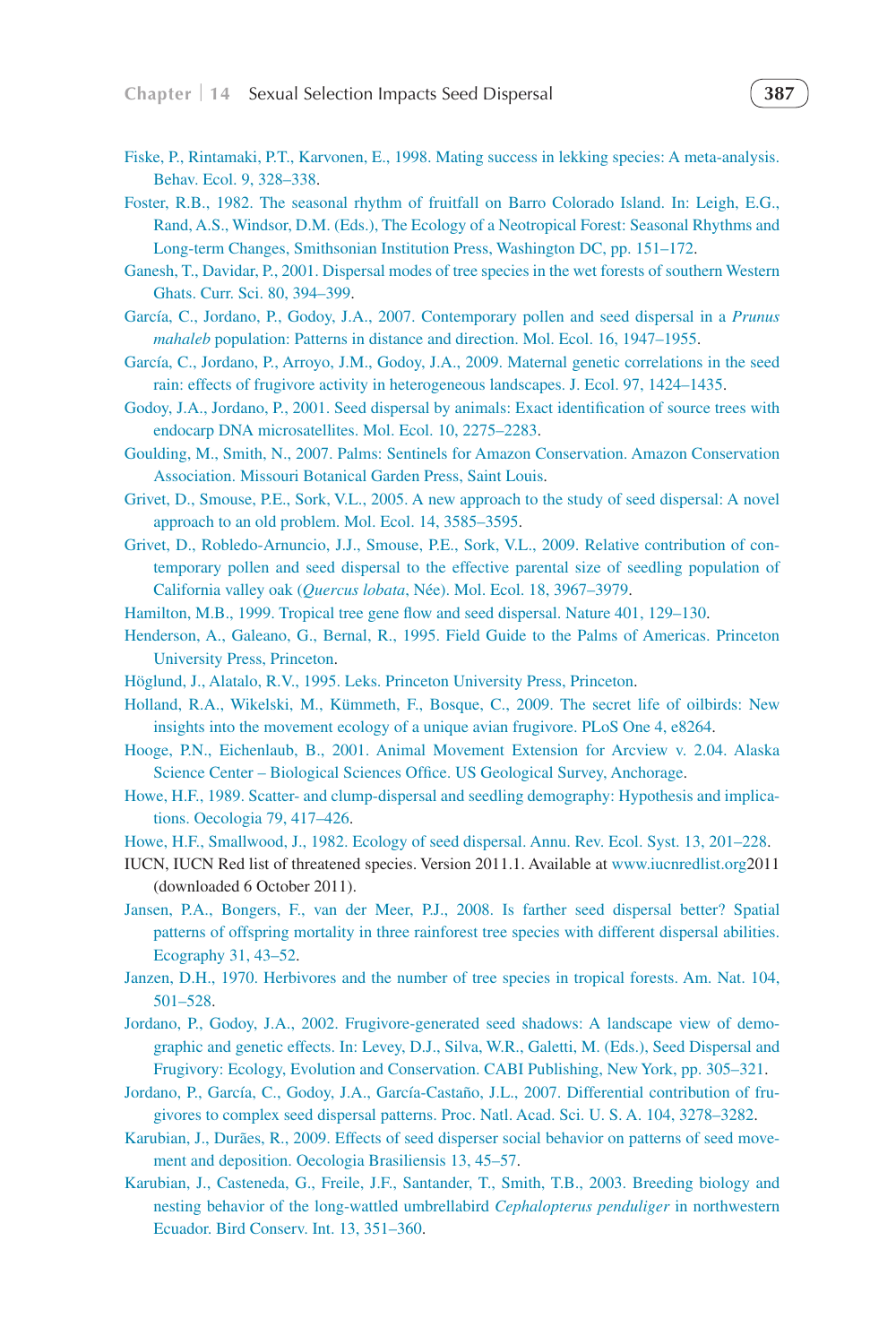**388** Sexual Selection **Sexual Selection** 

- <span id="page-23-11"></span>[Karubian, J., Carrasco, L., Cabrera, D., Cook, A., Olivo, J., 2007. Nesting biology of the banded](http://refhub.elsevier.com/B978-0-12-416028-6.00014-1/ref0185)[ground cuckoo. Wilson J. Ornithol. 119, 222–228](http://refhub.elsevier.com/B978-0-12-416028-6.00014-1/ref0185).
- <span id="page-23-7"></span>[Karubian, J., Sork, V.L., Roorda, T., Durães, R., Smith, T.B., 2010. Destination-based seed dispersal](http://refhub.elsevier.com/B978-0-12-416028-6.00014-1/ref0190) [homogenizes genetic structure of a tropical palm. Mol. Ecol. 19, 1745–1753.](http://refhub.elsevier.com/B978-0-12-416028-6.00014-1/ref0190)
- <span id="page-23-5"></span>[Karubian, J., Browne, L., Bosque, C., Carlo, T., Galetti, M., Loiselle, B.A., Blake, J.G., Cabrera,](http://refhub.elsevier.com/B978-0-12-416028-6.00014-1/ref0195) [D., Durães, R., Labecca, F.M., Holbrook, K.M., Holland, R., Jetz, W., Kummeth, F., Olivo, J.,](http://refhub.elsevier.com/B978-0-12-416028-6.00014-1/ref0195) [Ottewell, K., Papadakis, G., Rivas, G., Steiger, S., Voirin, B., Wikelski, M., 2012a. Seed disper](http://refhub.elsevier.com/B978-0-12-416028-6.00014-1/ref0195)[sal by neotropical birds: Emerging patterns and underlying processes. Ornitol. Neotr. 23, 9–24](http://refhub.elsevier.com/B978-0-12-416028-6.00014-1/ref0195).
- <span id="page-23-10"></span>[Karubian, J., Durães, R., Storey, J.L., Smith, T.B., 2012b. Mating behavior drives seed dispersal by](http://refhub.elsevier.com/B978-0-12-416028-6.00014-1/ref0200) [the long-wattled umbrellabird](http://refhub.elsevier.com/B978-0-12-416028-6.00014-1/ref0200) *Cephalopterus penduliger*. Biotropica 44, 689–698.
- <span id="page-23-1"></span>[Kirkpatrick, M., 1986. Sexual selection and cycling parasites: A simulation study of Hamilton's](http://refhub.elsevier.com/B978-0-12-416028-6.00014-1/ref0205) [hypothesis. J. Theoret. Biol. 119, 263–271.](http://refhub.elsevier.com/B978-0-12-416028-6.00014-1/ref0205)
- [Knell, R.J., 1999. Sexually transmitted disease and parasite-mediated sexual selection. Evolution](http://refhub.elsevier.com/B978-0-12-416028-6.00014-1/ref0210)  [53, 957–961](http://refhub.elsevier.com/B978-0-12-416028-6.00014-1/ref0210).
- <span id="page-23-9"></span>[Koenig, W.D., Van Vuren, D., Hooge, P.N., 1996. Detectability, philopatry, and the distribution of](http://refhub.elsevier.com/B978-0-12-416028-6.00014-1/ref0215)  [dispersal distances in vertebrates. Trends Ecol. Evol. 11, 514–517](http://refhub.elsevier.com/B978-0-12-416028-6.00014-1/ref0215).
- <span id="page-23-16"></span>[Krijger, C.L., Opdam, M., Théry, M., Bongers, F., 1997. Courtship behavior of manakins and seed](http://refhub.elsevier.com/B978-0-12-416028-6.00014-1/ref0220)  [bank composition in a French Guiana rain forest. J. Trop. Ecol. 13, 631–636.](http://refhub.elsevier.com/B978-0-12-416028-6.00014-1/ref0220)
- <span id="page-23-6"></span>[Kwit, C., Levey, D.J., Greenberg, C.H., 2004. Contagious seed dispersal beneath heterospecific](http://refhub.elsevier.com/B978-0-12-416028-6.00014-1/ref0225) [fruiting trees and its consequences. Oikos 107, 303–308](http://refhub.elsevier.com/B978-0-12-416028-6.00014-1/ref0225).
- [Laurance, W.F., Nascimento, H.E.M., Laurance, S.G., Andrade, A., Ribeiro, J.E.L.S., Giraldo, J.P.,](http://refhub.elsevier.com/B978-0-12-416028-6.00014-1/ref0230)  [Lovejoy, T.E., Condit, R., Chave, J., Harms, K.E., D'Angelo, S., 2006. Rapid decay of tree](http://refhub.elsevier.com/B978-0-12-416028-6.00014-1/ref0230)[community composition in Amazonian forest fragments. Proc. Natl. Acad. Sci. U. S. A. 103,](http://refhub.elsevier.com/B978-0-12-416028-6.00014-1/ref0230)  [19010–19014](http://refhub.elsevier.com/B978-0-12-416028-6.00014-1/ref0230).
- [Levey, D.J., Silva, W.R., Galetti, M. \(Eds.\), 2002. Seed Dispersal and Frugivory: Ecology, Evolu](http://refhub.elsevier.com/B978-0-12-416028-6.00014-1/ref0235)[tion, and Conservation. CABI Publishing, New York.](http://refhub.elsevier.com/B978-0-12-416028-6.00014-1/ref0235)
- <span id="page-23-15"></span>[Levin, D.A., 1975. Pest pressure and recombination systems in plants. Am. Nat. 109, 437–457.](http://refhub.elsevier.com/B978-0-12-416028-6.00014-1/ref0240)
- [Mackenzie, A., Reynolds, J.D., Brown, V.J., Sutherland, W.J., 1995. Variation in male mating suc](http://refhub.elsevier.com/B978-0-12-416028-6.00014-1/ref0245)[cess on leks. Am. Nat. 145, 633–652](http://refhub.elsevier.com/B978-0-12-416028-6.00014-1/ref0245).
- <span id="page-23-2"></span>[Martin, T.E., Martin, P.R., Olson, C.R., Heidinger, B.J., Fontaine, J.J., 2000. Parental care and](http://refhub.elsevier.com/B978-0-12-416028-6.00014-1/ref0250)  [clutch size in North and South American birds. Science 287, 1482–1485](http://refhub.elsevier.com/B978-0-12-416028-6.00014-1/ref0250).
- <span id="page-23-13"></span>[Mohr, C.O., 1947. Table of equivalent populations of North American small mammals. Am. Midl.](http://refhub.elsevier.com/B978-0-12-416028-6.00014-1/ref0255)  [Nat. 37, 223–249.](http://refhub.elsevier.com/B978-0-12-416028-6.00014-1/ref0255)
- <span id="page-23-4"></span>[Murray, K.G., 1988. Avian seed dispersal of three neotropical gap-dependent plants. Ecol. Monogr.](http://refhub.elsevier.com/B978-0-12-416028-6.00014-1/ref0260)  [58, 271–298](http://refhub.elsevier.com/B978-0-12-416028-6.00014-1/ref0260).
- [Nathan, R., 2006. Long-distance dispersal of plants. Science 313, 786–788](http://refhub.elsevier.com/B978-0-12-416028-6.00014-1/ref0265).
- <span id="page-23-8"></span>[Nathan, R., Muller-Landau, H.C., 2000. Spatial patterns of seed dispersal, their determinants and](http://refhub.elsevier.com/B978-0-12-416028-6.00014-1/ref0270) [consequences for recruitment. Trends Ecol. Evol. 15, 278–285.](http://refhub.elsevier.com/B978-0-12-416028-6.00014-1/ref0270)
- <span id="page-23-14"></span>[Nathan, R., Schurr, F.M., Spiegel, O., Steinitz, O., Trakhtenbrot, A., Tsoar, A., 2008. Mechanisms](http://refhub.elsevier.com/B978-0-12-416028-6.00014-1/ref0275)  [of long-distance seed dispersal. Trends Ecol. Evol. 23, 638–647.](http://refhub.elsevier.com/B978-0-12-416028-6.00014-1/ref0275)
- <span id="page-23-3"></span>[Oring, L.W., 1982. Avian mating systems. In: Farner, D.S., King, J.R., Parkes, K.C. \(Eds.\), Avian](http://refhub.elsevier.com/B978-0-12-416028-6.00014-1/ref0280) [Biology, Vol. 6. Academic Press, Orlando, pp. 1–92.](http://refhub.elsevier.com/B978-0-12-416028-6.00014-1/ref0280)
- <span id="page-23-12"></span>[Ottewell, K., Gray, E., Castillo, F., Karubian, J., 2012. The pollen dispersal kernel and mating](http://refhub.elsevier.com/B978-0-12-416028-6.00014-1/ref0285)  [system of an insect-pollinated tropical palm,](http://refhub.elsevier.com/B978-0-12-416028-6.00014-1/ref0285) *Oenocarpus bataua*. Heredity 109 (6), 332–339.
- [Pakeman, R.J., 2001. Plant migration rates and seed dispersal mechanisms. J. Biogeogr. 28,](http://refhub.elsevier.com/B978-0-12-416028-6.00014-1/ref0290)  [795–800.](http://refhub.elsevier.com/B978-0-12-416028-6.00014-1/ref0290)
- <span id="page-23-0"></span>[Payne, R.B., 1984. Sexual Selection, Lek and Arena Behavior, and Sexual Size Dimorphism in](http://refhub.elsevier.com/B978-0-12-416028-6.00014-1/ref0295) [Birds. Ornithological Monographs 33. American Ornithologists's Union, Washington DC](http://refhub.elsevier.com/B978-0-12-416028-6.00014-1/ref0295).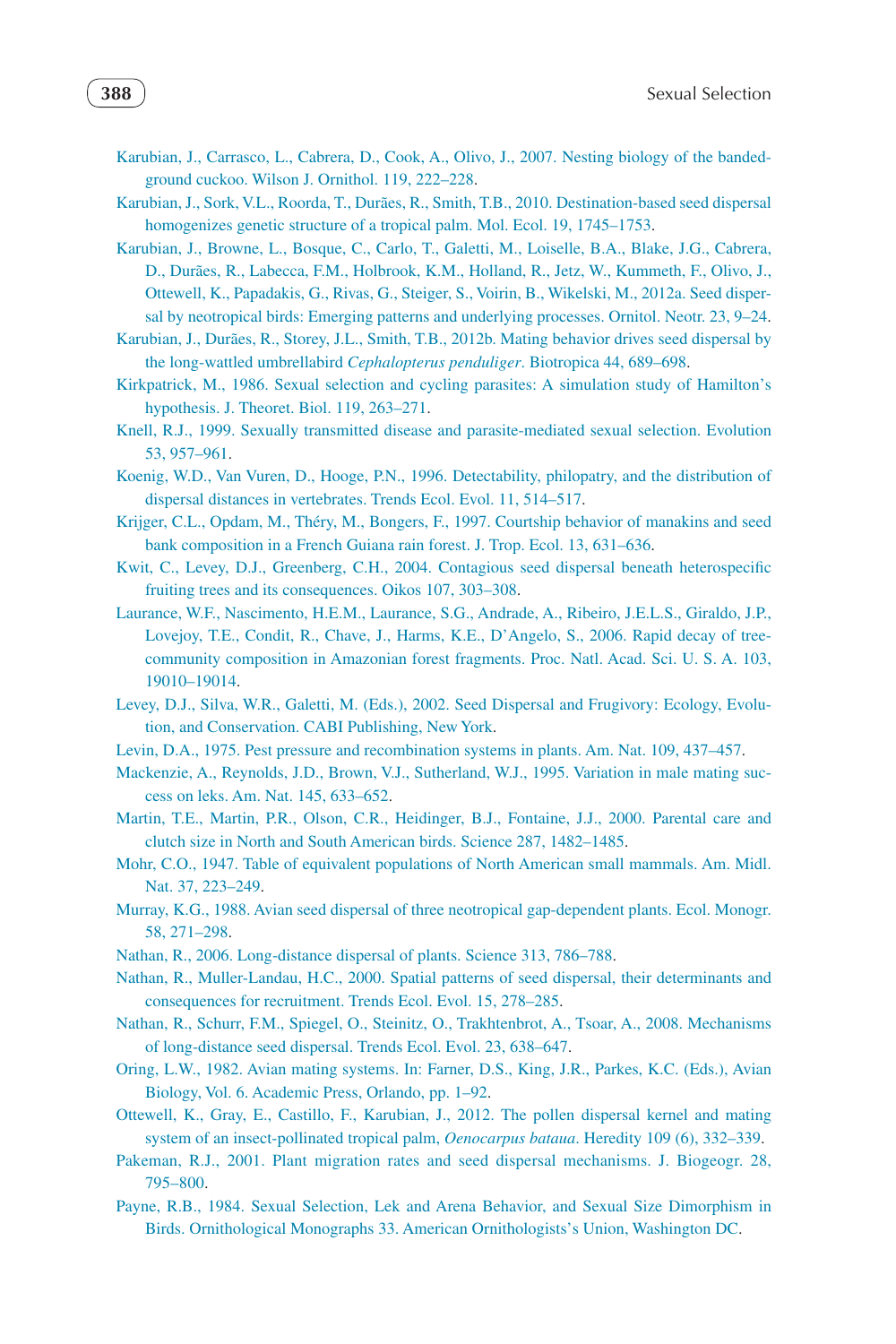- [Reid, N., 1989. Dispersal of mistletoes by honeyeaters and flowerpeckers: Components of seed](http://refhub.elsevier.com/B978-0-12-416028-6.00014-1/ref0300) [dispersal quality. Ecology 70, 137–145.](http://refhub.elsevier.com/B978-0-12-416028-6.00014-1/ref0300)
- <span id="page-24-13"></span>[Ryder, T.B., Blake, J.G., Loiselle, B.A., 2006. A test of the environmental hotspot hypothesis for lek](http://refhub.elsevier.com/B978-0-12-416028-6.00014-1/ref0305) [placement in three species of manakins \(Pipridae\) in Ecuador. Auk 123, 247–258](http://refhub.elsevier.com/B978-0-12-416028-6.00014-1/ref0305).
- <span id="page-24-1"></span>[Schaefer, H.M., Schaefer, V., Levey, D.J., 2004. How plant–animal interactions signal new insights](http://refhub.elsevier.com/B978-0-12-416028-6.00014-1/ref0310)  [in communication. Trends Ecol. Evol. 19, 577–584](http://refhub.elsevier.com/B978-0-12-416028-6.00014-1/ref0310).
- <span id="page-24-3"></span>[Schupp, E.W., 1993. Quantity, quality and the effectiveness of seed dispersal by animals. Vegetatio,](http://refhub.elsevier.com/B978-0-12-416028-6.00014-1/ref0315) [107/108. 15–29](http://refhub.elsevier.com/B978-0-12-416028-6.00014-1/ref0315).
- <span id="page-24-5"></span>[Schupp, E.W., Milleron, T., Russo, S.E., 2002. Dissemination limitation and the origin and main](http://refhub.elsevier.com/B978-0-12-416028-6.00014-1/ref0320)[tenance of species-rich tropical forests. In: Levey, D.J., Silva, W.R., Galetti, M. \(Eds.\), Seed](http://refhub.elsevier.com/B978-0-12-416028-6.00014-1/ref0320) [Dispersal and Frugivory: Ecology, Evolution and Conservation. CABI Publishing, New York,](http://refhub.elsevier.com/B978-0-12-416028-6.00014-1/ref0320)  [pp. 19–33](http://refhub.elsevier.com/B978-0-12-416028-6.00014-1/ref0320).
- [Schupp, E.W., Jordano, P., Gómez, J.M., 2010. Seed dispersal effectiveness revisited: A Conceptual](http://refhub.elsevier.com/B978-0-12-416028-6.00014-1/ref0325) [review. New Phytol. 188, 333–353.](http://refhub.elsevier.com/B978-0-12-416028-6.00014-1/ref0325)
- <span id="page-24-8"></span>[Scofield, D.G., Sork, V.L., Smouse, P.E., 2010. Influence of acorn woodpecker social behaviour on](http://refhub.elsevier.com/B978-0-12-416028-6.00014-1/ref0330)  transport of coastal live oak (*Quercus agrifolia*[\) acorns in a southern California oak savanna.](http://refhub.elsevier.com/B978-0-12-416028-6.00014-1/ref0330) [J. Ecol. 98, 561–572.](http://refhub.elsevier.com/B978-0-12-416028-6.00014-1/ref0330)
- <span id="page-24-7"></span>[Scofield, D.G., Alfaro, V.R., Sork, V.L., Grivet, D., Martinez, E., Papp, J., Pluess, A., Koenig, W.D.,](http://refhub.elsevier.com/B978-0-12-416028-6.00014-1/ref0335)  [Smouse, P.E., 2011. Foraging patterns of acorn woodpeckers \(](http://refhub.elsevier.com/B978-0-12-416028-6.00014-1/ref0335)*Melanerpes formicivorus*) on valley oak (*Quercus lobata* [Née\) in two California oak savannah-woodlands. Oecologia 166,](http://refhub.elsevier.com/B978-0-12-416028-6.00014-1/ref0335) [187–196](http://refhub.elsevier.com/B978-0-12-416028-6.00014-1/ref0335).
- <span id="page-24-2"></span>[Skutch, A.F., 1949. Do tropical birds rear as many young as they can nourish? Ibis 91, 430–455](http://refhub.elsevier.com/B978-0-12-416028-6.00014-1/ref0340).
- <span id="page-24-9"></span>[Snow, D.W., 1982. The Cotingas: Bellbirds, Umbrellabirds and Other Species. Cornell University](http://refhub.elsevier.com/B978-0-12-416028-6.00014-1/ref0345) [Press, Ithaca](http://refhub.elsevier.com/B978-0-12-416028-6.00014-1/ref0345).
- [Snow, D.W., 2004. Family Cotingidae \(Cotingas\). In: del Hoyo, J., Elliott, A., Christie, D.A. \(Eds.\),](http://refhub.elsevier.com/B978-0-12-416028-6.00014-1/ref0350)  [Handbook of the Birds of the World, Vol. 9, Cotingas to Pipits and Wagtails, Lynx Editions,](http://refhub.elsevier.com/B978-0-12-416028-6.00014-1/ref0350) [Barcelona, pp. 32–109](http://refhub.elsevier.com/B978-0-12-416028-6.00014-1/ref0350).
- <span id="page-24-6"></span>[Sork, V.L., Smouse, P.E., 2006. Genetic analysis of landscape connectivity in tree populations.](http://refhub.elsevier.com/B978-0-12-416028-6.00014-1/ref0355) [Land. Ecol. 21, 821–836](http://refhub.elsevier.com/B978-0-12-416028-6.00014-1/ref0355).
- [Tello, J.G., 2001. Lekking behavior of the round-tailed manakin. Condor 103, 298–321.](http://refhub.elsevier.com/B978-0-12-416028-6.00014-1/ref0360)
- <span id="page-24-0"></span>[Terborgh, J., 1990. Seed and fruit dispersal – commentary. In: Bawa, K.S., Handley, M. \(Eds.\),](http://refhub.elsevier.com/B978-0-12-416028-6.00014-1/ref0365)  [Reproductive Ecology of Tropical Forest Plants. The Parthenon Publishing Group, Paris,](http://refhub.elsevier.com/B978-0-12-416028-6.00014-1/ref0365)  [pp. 181–190](http://refhub.elsevier.com/B978-0-12-416028-6.00014-1/ref0365).
- <span id="page-24-14"></span>[Terborgh, J., Nuñez-Iturri, G., Pitman, N.C.A., Valverde, F.H.C., Alvarez, P., Swamy, V., Pringle,](http://refhub.elsevier.com/B978-0-12-416028-6.00014-1/ref0370)  [E.G., Paine, C.E.T., 2008. Tree recruitment in an empty forest. Ecology 89, 1757–1768.](http://refhub.elsevier.com/B978-0-12-416028-6.00014-1/ref0370)
- <span id="page-24-11"></span>[Théry, M., 1992. The evolution of leks through female choice: Differential clustering and space](http://refhub.elsevier.com/B978-0-12-416028-6.00014-1/ref0375)  [utilization in six sympatric manakins. Behav. Ecol. Sociobiol. 30, 227–237](http://refhub.elsevier.com/B978-0-12-416028-6.00014-1/ref0375).
- <span id="page-24-12"></span>[Théry, M., Larpin, D., 1993. Seed dispersal and vegetation dynamics at a cock-of-the-rock's lek in](http://refhub.elsevier.com/B978-0-12-416028-6.00014-1/ref0380)  [the tropical forest of French Guiana. J. Trop. Ecol. 91, 109–116](http://refhub.elsevier.com/B978-0-12-416028-6.00014-1/ref0380).
- <span id="page-24-10"></span>[Tori, W.P., Durães, R., Ryder, T.B., Anciães, M., Karubian, J., Macedo, R.H., Uy, J.A.C., Parker,](http://refhub.elsevier.com/B978-0-12-416028-6.00014-1/ref0385)  [P.G., Smith, T.B., Stein, A.C., Webster, M.S., Blake, J.G., Loiselle, B.A., 2008. Advances](http://refhub.elsevier.com/B978-0-12-416028-6.00014-1/ref0385) [in sexual selection theory: Insights from tropical avifauna. Ornitol. Neotrop. 19 \(Suppl.\),](http://refhub.elsevier.com/B978-0-12-416028-6.00014-1/ref0385) [151–163](http://refhub.elsevier.com/B978-0-12-416028-6.00014-1/ref0385).
- <span id="page-24-4"></span>[Vander Wall, S.B., Beck, M.J., 2012. A comparison of frugivory and scatter-hoarding seed-dispersal](http://refhub.elsevier.com/B978-0-12-416028-6.00014-1/ref0390) [syndromes. Bot. Rev. 78, 10–31](http://refhub.elsevier.com/B978-0-12-416028-6.00014-1/ref0390).
- [Wang, B.C., Smith, T.B., 2002. Closing the seed dispersal loop. Trends Ecol. Evol. 17, 379–385.](http://refhub.elsevier.com/B978-0-12-416028-6.00014-1/ref0395)
- [Wenny, D.G., 2001. Advantages of seed dispersal: A re-evaluation of directed dispersal. Evol. Ecol.](http://refhub.elsevier.com/B978-0-12-416028-6.00014-1/ref0400) [Res. 3, 51–74](http://refhub.elsevier.com/B978-0-12-416028-6.00014-1/ref0400).